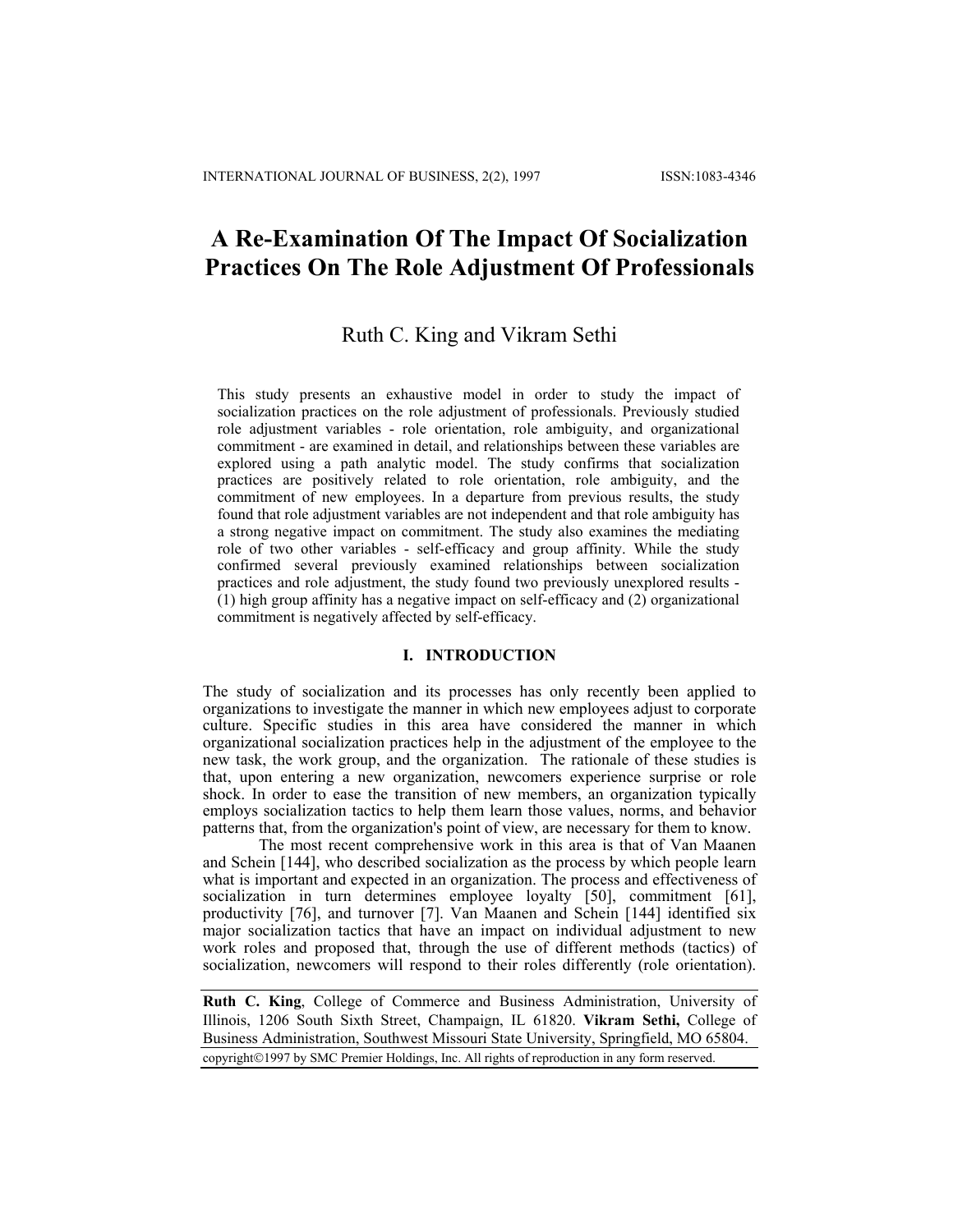Newcomers can be encouraged either to accept existing role definitions or to significantly modify them. The conceptual model proposed by Van Maanen and Schein [144] was empirically tested by two later studies - those by Jones [61] and Allen and Meyer [2]. Both studies found only partial support for the Van Maanen and Schein model.

There have since been several extensions to their socialization theory and the factors that affect organizational commitment. This subsequent work suggests several substantive and methodological issues that make a re-examination of the Van Maanen and Schein framework appropriate.

First, the literature suggests that the treatment of role adjustment variables is more complex than has been proposed by Jones [61]. Jones examined the direct impact of socialization tactics on role adjustment variables (role orientation, role ambiguity, and commitment). However, the literature suggests a relationship between these variables as well. Specifically, as discussed below, commitment has been shown to be a function not only of the manner in which the socialization of new employees occurs but also of role orientation and role ambiguity. An examination of these relationships will help clarify how socialization affects employee adjustment.

Second, other researchers have proposed that socialization is greatly facilitated by demographic similarity, which refers to commonalities in demographic features such as age, race, sex, or, as Pfeffer [103] notes, time of entry into the organization. These studies propose that a similarity in demographic variables results in cohort formation, increased communication among group members, and an increased feeling of belonging in group members. The time of entry dimension is particularly important since new entrants are likely to interact more with other new employees and form cohorts. We refer to this cohort formation among newcomers as group affinity and test its intervening properties.

Finally, most previous studies have been based on correlational and/or regression analysis. However, we suggest that specific causal relationships and the effect of mediator variables can be best examined using a path analytic model since this type of analysis can test a priori causal hypotheses against a set of observed correlations [16].

The current study is therefore motivated by the need to extend the existing socialization theory. Specifically, its objectives are

- 1. Through a comprehensive literature review, examine the antecedents of role adjustment and develop and validate a framework for the effect of socialization practices on it;
- 2. Incorporate group affinity as a significant component of the socialization framework and examine its mediating effects;
- 3. Specify a path analytic model to understand causal relationships between socialization practices, role adjustment variables, self-efficacy, and group affinity.

The next section summarizes the organizational socialization literature. This is followed by a review of the literature pertaining to role adjustment variables and to the impact of self-efficacy and group affinity on role adjustment. The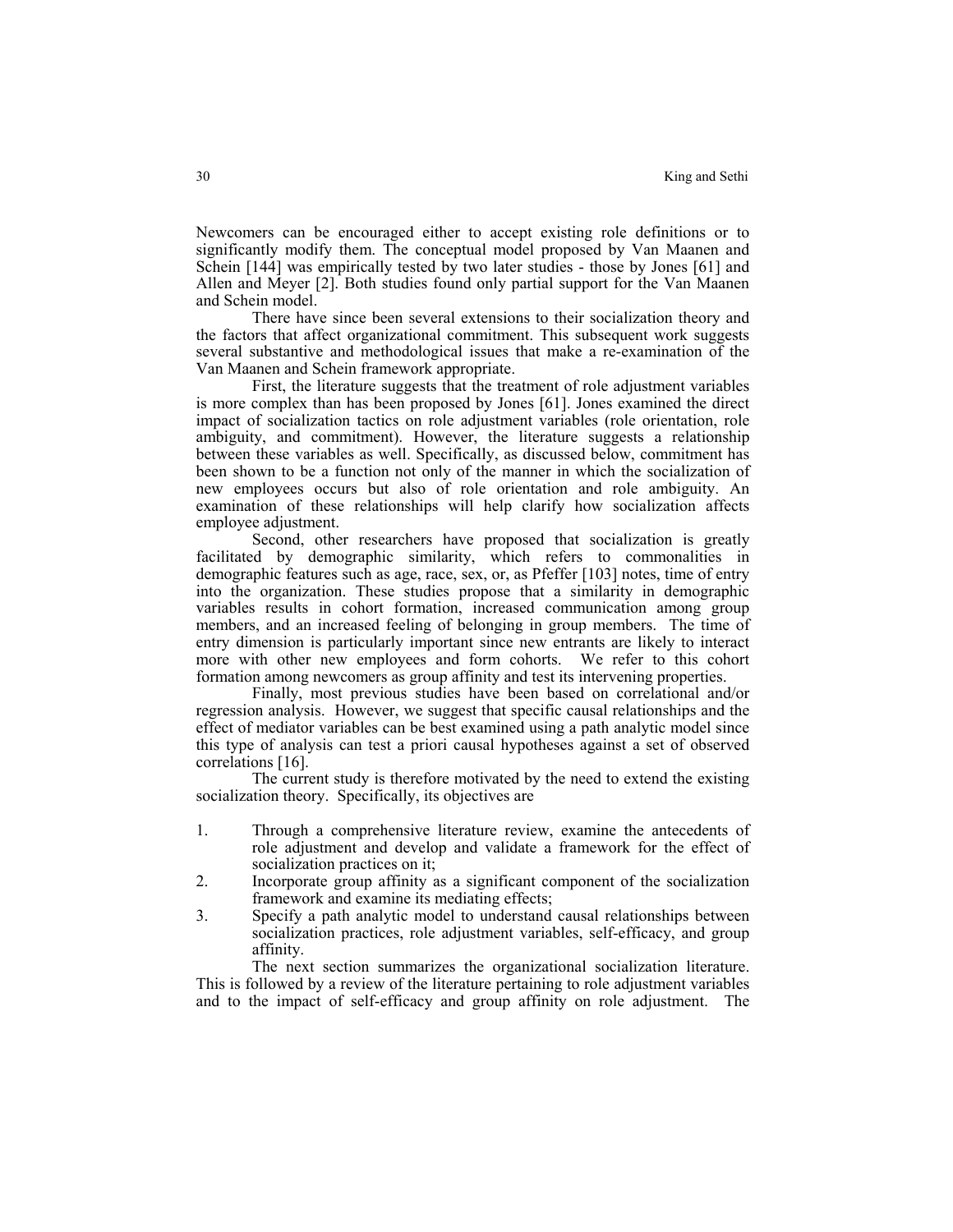research model and data collection strategies are then presented, followed by data analysis and study conclusions.

#### **II. LITERATURE REVIEW**

This section undertakes a review of organizational socialization and its associated outcome variables. The objective is to examine its nature and the manner in which socialization practices have been used to influence employees. Similarly, when reviewing studies on outcome variables - role orientation, role ambiguity, and commitment - the focus is on examining variables that have been shown to be antecedents of role adjustment. Studies pertaining to the intervening effects of group affinity and self-efficacy are also reviewed.

## **Organizational Socialization**

The study of socialization and its processes has been greatly influenced by works such as Charles Cooley's *Human Nature and the Social Order* [26], George Mead's *Mind, Self and Society* [81], Jean Piaget's *The Moral Judgement of the Child* [105], and Erving Goffman's *The Presentation of Self in Everyday Life* [49]. Although a wide variety of definitions have been used to describe socialization, one representative statement is that by Elkin: "We may define socialization as the process by which someone learns the ways of a given society or social group so that he can function within it" [38] and more recently by Wentworth: "[socialization is the] activity that confronts and lends structure to the entry of non-members into an already existing world or a sector of that world." [146]

These general definitions of socialization were applied to an organizational setting by Van Maanen and Schein [144], who defined organizational socialization as "the fashion in which an individual is taught and learns what behaviors and perspectives are customary and desirable within the work setting as well as what ones are not" (p. 211). Socialization practices are the mechanism by which an organization ensures that such learning occurs. Socialization practices may be formal (consciously designed by the organization) or informal.

Thus, socialization involves the process of learning what is expected in an organization. Its effectiveness determines employee loyalty [50], commitment [61], productivity [76], and turnover [7]. Organizational scholars have recently empirically examined the effect of socialization practices on variables such as employee role orientation and commitment [5, 61, 90, 128, 150]. The general premise of these studies is that newcomers experience reality shock [28, 58, 96] or surprise [75] when entering an organization and try to reduce this uncertainty response by seeking information [75, 83]. Organizations, by withholding or furnishing certain information, can therefore affect the newcomer's behavior outcome.

In what can be called the structural theory of socialization, Van Maanen and Schein [144] propose that different methods of socialization result in different role responses. This role response to task requirements is called role orientation, of which there are two extreme cases: custodial and innovative. Innovative role orientation requires new employees to significantly change role requirements.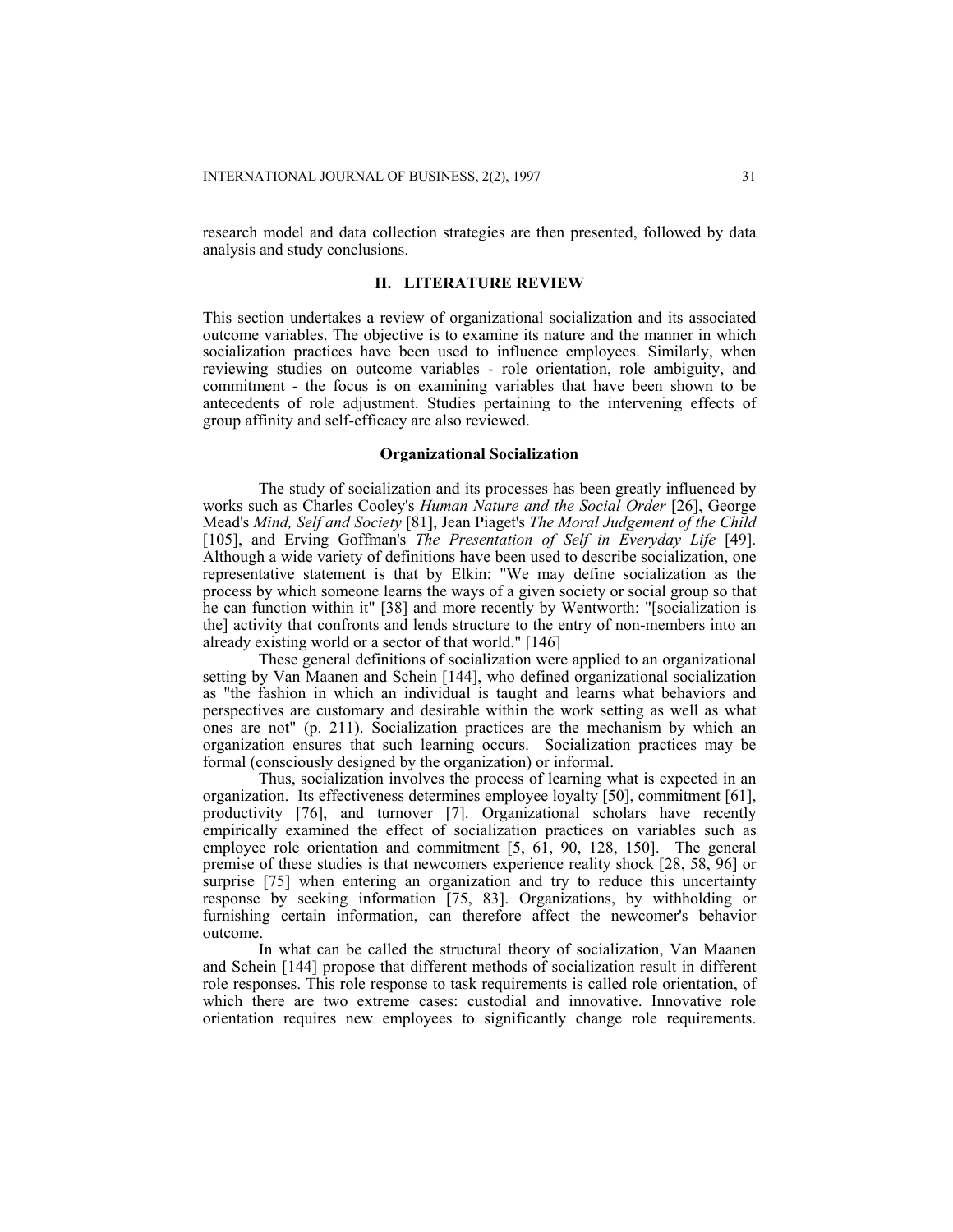Custodial role orientation, on the other hand, entails little significant change; new employees simply accept assigned roles. Van Maanen and Schein also identified six major socialization tactics (Table 1) that may affect role orientation: collective vs. individual, formal vs. informal, sequential vs. random, fixed vs. variable, serial vs. disjunctive, and investiture vs. divestiture.

The first two tactics (collective vs. individual and formal vs. informal) are concerned with the context within which information is provided to new employees. Under collective tactics, new employees undergo common learning experiences designed to convey specific information so that homogeneous responses to situations are produced. In contrast, individual socialization tactics provide each newcomer with a unique set of learning experiences through designated socialization agents. Formal tactics involve segregating newcomers from regular organizational members while they learn the responsibilities of their roles. Under informal tactics, the organization makes fewer efforts to segregate newcomers from experienced staff members and puts them in their work groups so that learning takes place on the job. Sequential vs. random and fixed vs. variable tactics relate to the content of information furnished to newcomers. Sequential tactics refer to a transitional process symbolized by a series of distinct stages through which an individual must pass in the organization. On the other hand, random tactics occur when the sequence of activities leading to the expected role behavior is unclear. Fixed and variable socialization tactics deal with the temporal nature of events. Fixed tactics provide new employees with a precise timetable for completing each stage in their orientation, but variable tactics provide no consistent time frames. The final two types of tactics (serial vs. disjunctive and investiture vs. divestiture) relate to the social aspects of socialization. Serial tactics involve senior organization members' acting as role models or mentors for newcomers. In the disjunctive socialization process, new staff members are left alone to "learn the ropes." Newcomers must develop their own definitions of situations, and no prior role models or incumbents are available. The last category of socialization tactics specifies how knowledge and personal characteristics brought with the newcomers are regarded by more senior organization members. Investiture processes ratify the viability of the characteristics that the newcomers possess. Under divestiture tactics, the organization provides negative feedback to newcomers relative to their existing knowledge.

Jones [61] regrouped the six socialization tactics proposed by Van Maanen and Schein [144] by categorizing one extreme (collective, formal, fixed, sequential, serial, and investiture tactics) as institutionalized socialization tactics and the other extreme (individual, informal, variable, random, disjunctive, and divestiture tactics) as individualized socialization tactics. He used two questionnaires (n=102) to determine that institutionalized tactics lead to custodial role orientation, and individualized tactics to innovative role orientation. The study also found that self-efficacy moderates this learning process - specifically, that socialization tactics produce a stronger custodial role orientation when newcomers possess low levels of self-efficacy. In addition, the study used canonical analysis to determine that investiture, serial, sequential, and fixed tactics are related to high job satisfaction and commitment and low role conflict and ambiguity. Further, individual, random, variable, and disjunctive socialization tactics are related to innovative role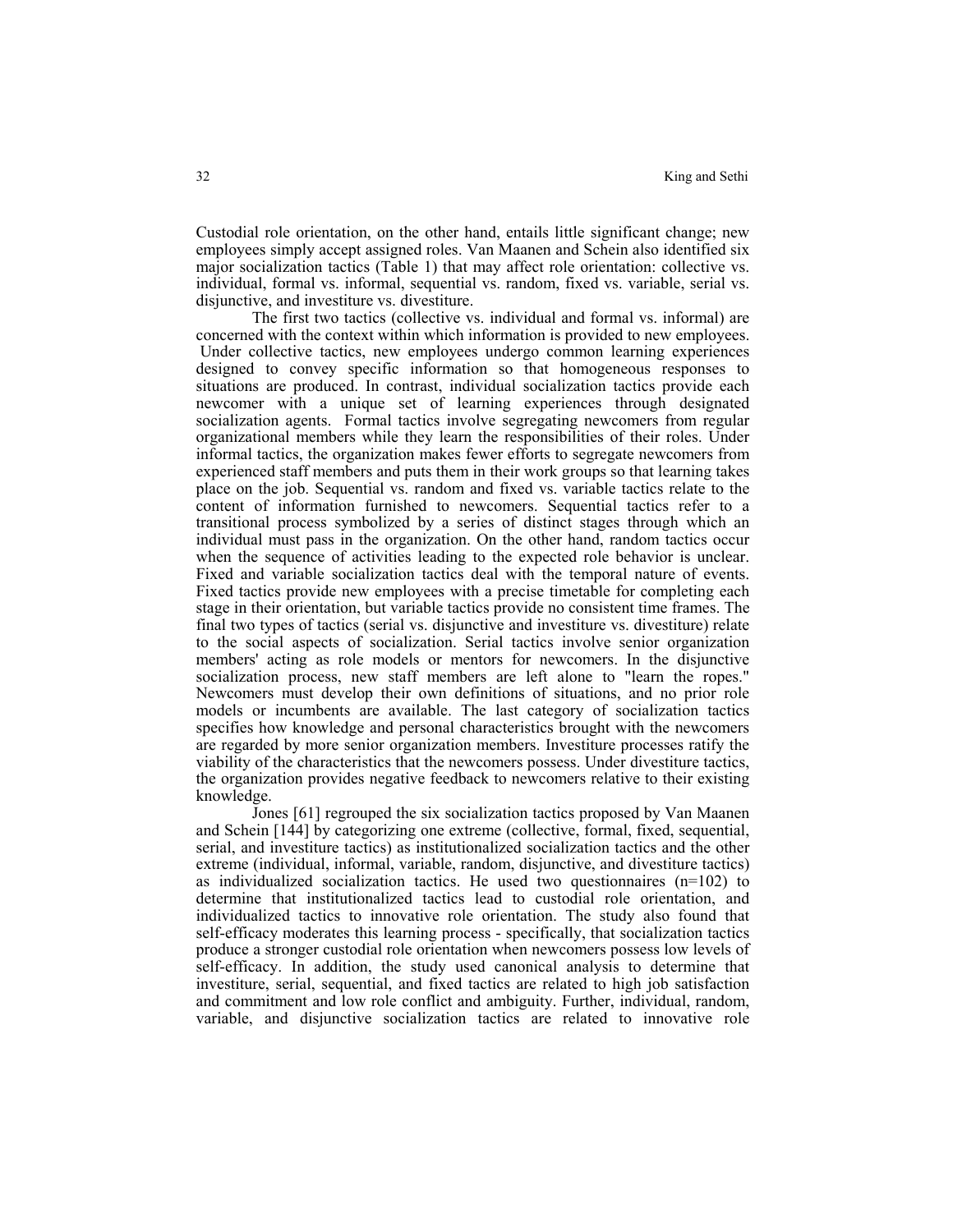orientation. Thus, Jones concluded that institutionalized and individualized socialization tactics have different effects on role orientation and personal adjustment. A subgroup analysis using Fisher's r to z transformation further confirmed the moderating influence of self-efficacy on role orientation.

# **Table 1**

A Classification of Socialization Tactics and their Relationship to Role Orientation

Allen and Meyer [2] replicated Jones' findings. They also used a longitudinal study  $(n=132)$  and determined that only the serial-disjunctive dimension contributed toward the prediction of role orientation after a year of employment. In addition, both the fixed-variable and investiture-divestiture dimensions were shown to contribute to predictions of commitment after six months, but only the investiture-divestiture was significant at the end of twelve months.

Baker and Feldman [7] also explored the relationships among the different tactics and the impact of these strategies on newcomer adjustment. Their study found two overall patterns of socialization: "unit" and "batch" processing. The "batch" process (similar to Jones' institutionalized tactics - formal, collective, fixed, sequential, and serial) tends to be associated with more positive attitudinal responses than a "unit" strategy (equivalent to Jones' individualized tactics).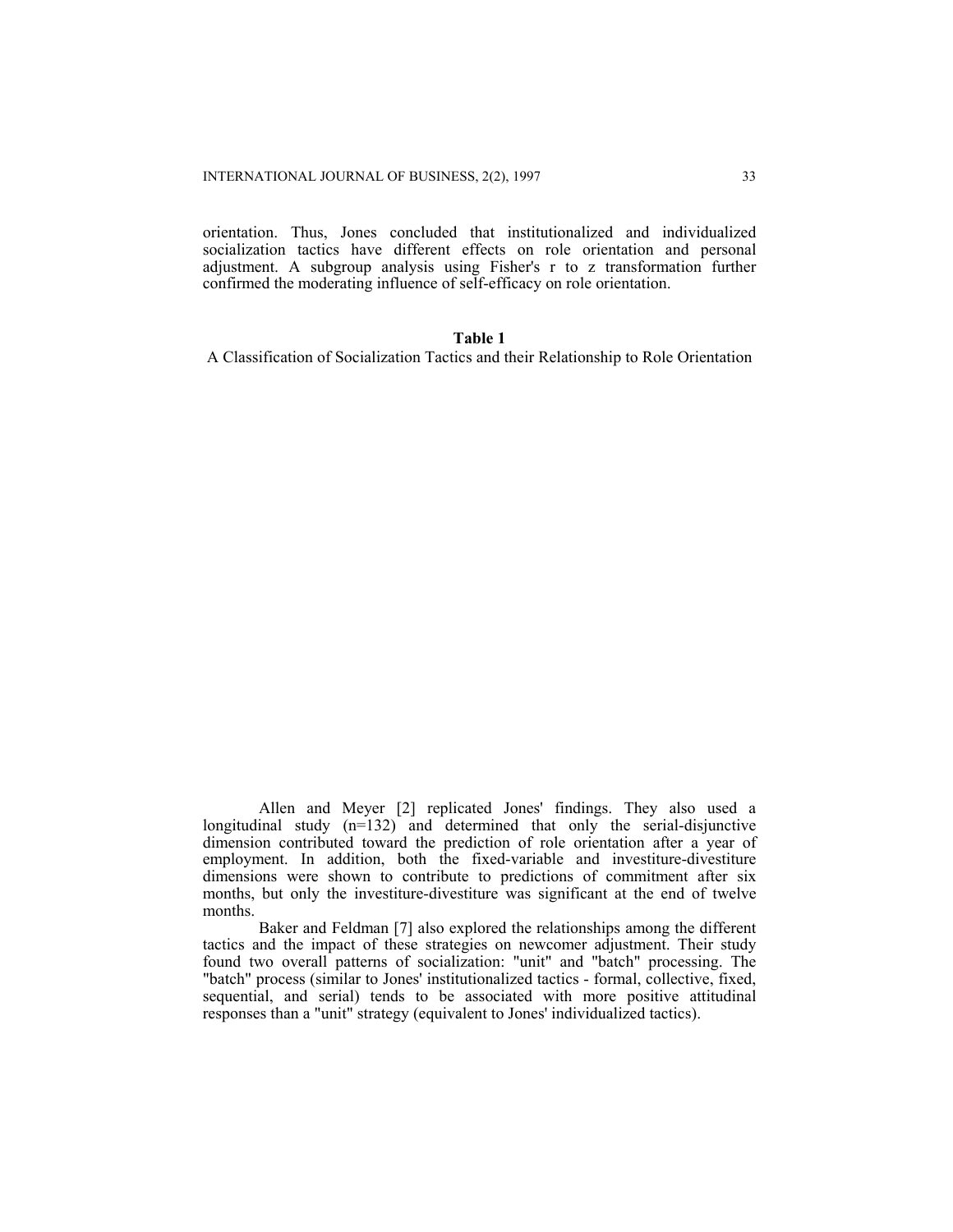Black [17] further examined socialization practices in the international context and studied the impact of socialization practices on the role innovation of American expatriate managers. He found that collective, serial, and fixed tactics have a significant relationship with role innovation. In addition, organizational tenure moderates the relationship between collective and serial tactics and role innovation.

# **Role Adjustment Variables**

The literature has suggested that three major role adjustment variables are linked to the socialization process. These variables - role orientation, role ambiguity and organizational commitment - are discussed below.

As discussed in the previous section, studies such as those by Schein [120], Van Maanen [143], and Van Maanen and Schein [144] have suggested that socialization tactics can enhance or retard innovative roles. In addition, other studies have shown links between socialization and role innovation. For example, West, Nicholson and Rees [147] determined that socialization practices for newly created jobs tend to be individual, informal, random, and disjunctive and that these tactics encourage role innovation. In general, as West [147] writes, "the introduction of significant new behaviors into pre-existing roles" occurs in work roles perceived as having high job discretion or freedom. Structured organizational experiences - formal training, feedback, and orientation sessions - have been referred to as organizational scripts [83], which newcomers learn on entry into organizations and which allow them to deduce appropriate behavior. Further, as noted by Miller and Jablin [83], since newcomers are especially receptive to learning in order to deal with surprise and role shock, scripts (institutional socialization practices) are effective in promoting desired behavior. In the absence of such practices, individuals typically fall back on their prior socialization experiences, leading to the infusion of new roles and actions.

A second role adjustment variable affected by socialization practices is role ambiguity. Role ambiguity is defined as a lack of knowledge of the outcomes of behavior. It also refers to a lack of inputs and norms from the organizational environment to serve as guides to behavior [111]. Therefore role ambiguity, as operationalized by Rizzo et al. [111], reflects uncertainty about duties, authority, and clarity of direction. This definition of role ambiguity is based on role theory [62], which argues that ambiguity is likely to result when information concerning role expectations is insufficient or inconsistent. According to Jones [61], since socialization practices provide information that reduces the uncertainty surrounding entry, institutionalized socialization tactics reduce role ambiguity.

In addition, several other factors have been shown to reduce role ambiguity. Jackson and Schuler [59], in their meta-analysis, found that feedback from others is associated with low role ambiguity. They also determined that formalization and the existence of written rules and procedures governing work activities reduce role ambiguity. Sawyer [119] and Olk [98] made similar observations. Finally, Ashforth and Fried [6] argue that organizational socialization involves newcomers' learning scripts which buffer them from role conflict by institutionalizing procedures and providing them with a basis for evaluating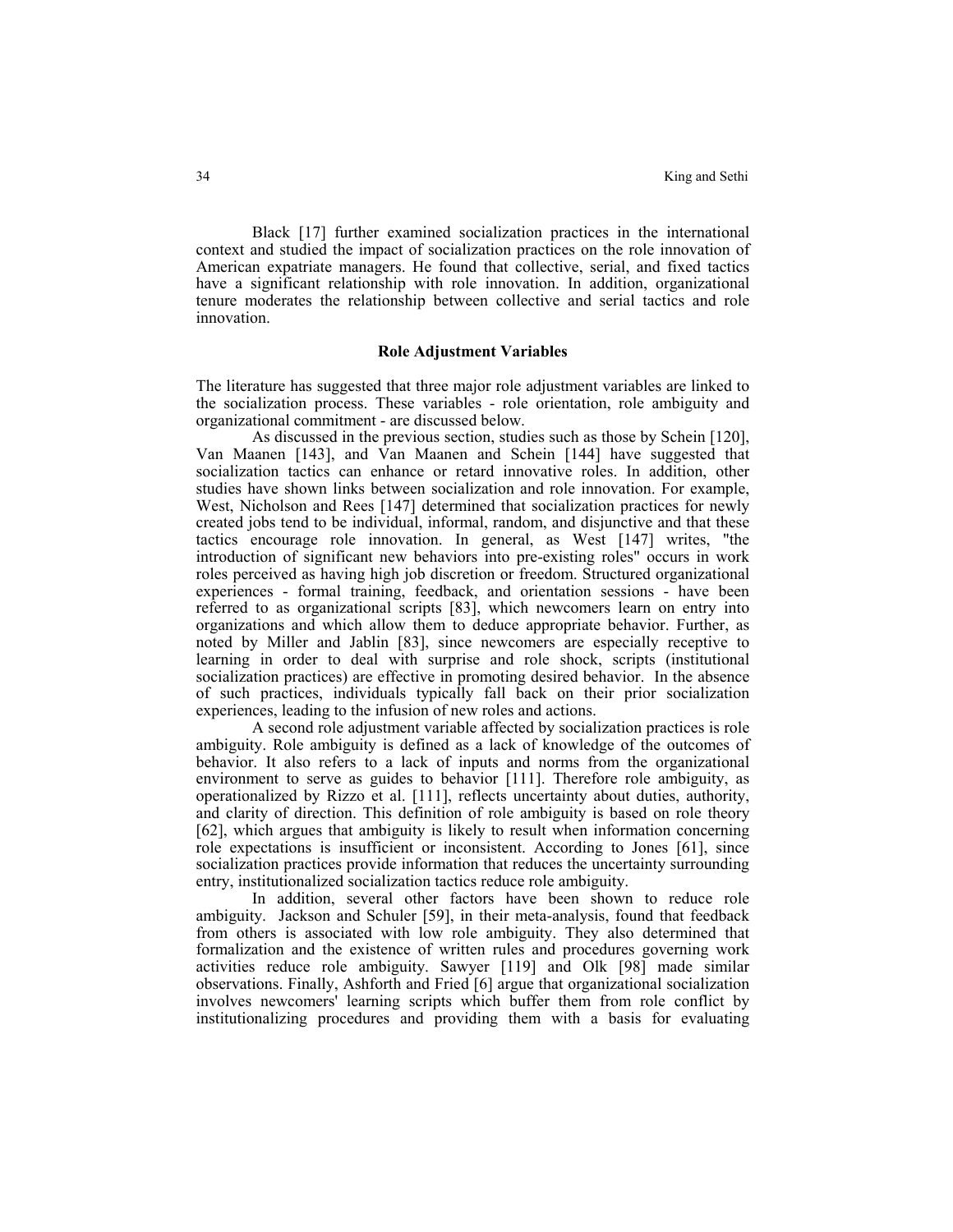behavior. Thus, organizational socialization provides a program and a means of "adopting the system" and therefore relieves role ambiguity by symbolic cueing [133].

Table 2 presents a review of studies describing the antecedents of role orientation and role ambiguity.

# **Table 2**

Review of Past Studies on Role Orientation and Role Ambiguity

The third adjustment variable related to socialization is organizational commitment. Although Jones [61] argued that institutionalized tactics lead to increased organizational commitment, the literature suggests a more complex relationship linking organizational commitment, role orientation, and role ambiguity. Table 3 reviews several past studies, which have discussed the antecedents of organizational commitment.

The review clearly shows that organizational commitment is a function not only of the manner in which the socialization of new employees occurs but also of role orientation and role ambiguity. New entrants, as noted by Buchanan [20], are primarily concerned with security and getting established within and accepted by the organization. They are anxious to prove themselves by showing that they can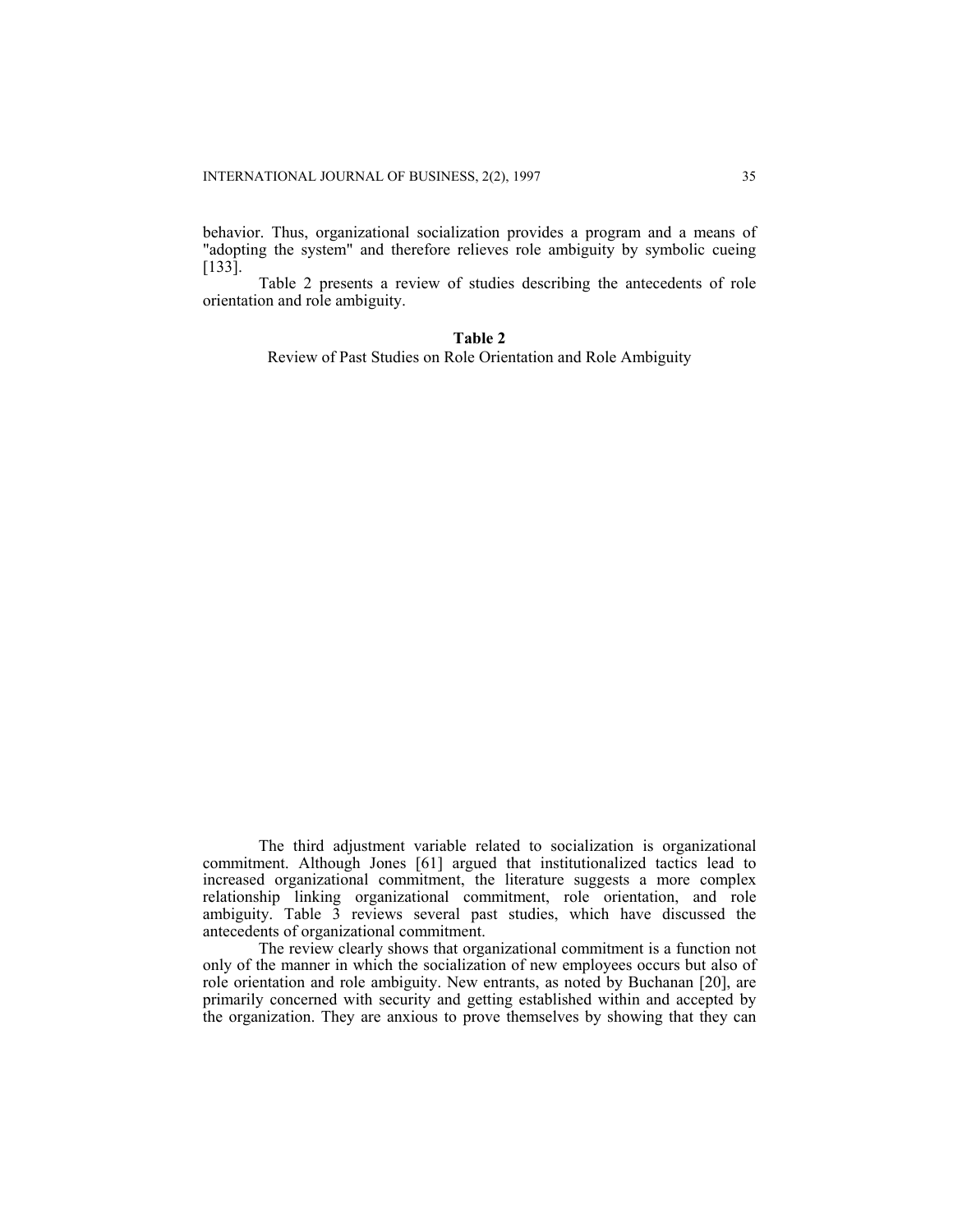learn and adjust to the demands of the new environment [12, 148]. Therefore, the **Table 3** 

Review of Past Studies on Organizational Commitment

| <b>Study</b><br>Arnold and Feldman <sup>[4]</sup><br>Buchanan <sup>[20]</sup><br>Steers [134]<br>Jamal $[60]$<br>Morris and Koch [86]<br>Morris and Sheman [87]<br>Meyer and Allen [82]<br>Glisson and Durick [48]<br><b>Blau</b> [18]<br>Cherniss <sup>[23]</sup><br>Lewin [70]<br>Hall [51] | <b>Antecedents of Organizational Commitment</b><br>Confirmation of pre-entry expectations<br>Confirmation of pre-entry expectations and job scope<br>Confirmation of pre-entry expectations and challenges<br>Role clarity, freedom from conflict<br>Role clarity, freedom from conflict<br>Role clarity, freedom from conflict<br>Previous experience, self-expression<br>Role ambiguity<br>Role ambiguity<br>Role ambiguity and supervising-initiating structure<br>Job autonomy<br>Job challenge |
|-----------------------------------------------------------------------------------------------------------------------------------------------------------------------------------------------------------------------------------------------------------------------------------------------|-----------------------------------------------------------------------------------------------------------------------------------------------------------------------------------------------------------------------------------------------------------------------------------------------------------------------------------------------------------------------------------------------------------------------------------------------------------------------------------------------------|
| Mottaz <sup>[88]</sup>                                                                                                                                                                                                                                                                        | Intrinsic work rewards                                                                                                                                                                                                                                                                                                                                                                                                                                                                              |
| Savery [118]                                                                                                                                                                                                                                                                                  | Internal or external conflict                                                                                                                                                                                                                                                                                                                                                                                                                                                                       |
| Oliver [97]                                                                                                                                                                                                                                                                                   | Organizational rewards                                                                                                                                                                                                                                                                                                                                                                                                                                                                              |
|                                                                                                                                                                                                                                                                                               | Work values                                                                                                                                                                                                                                                                                                                                                                                                                                                                                         |
|                                                                                                                                                                                                                                                                                               | Participation                                                                                                                                                                                                                                                                                                                                                                                                                                                                                       |
| Campion and Michell [22]                                                                                                                                                                                                                                                                      | Satisfying job challenge                                                                                                                                                                                                                                                                                                                                                                                                                                                                            |
|                                                                                                                                                                                                                                                                                               | Lower degree of adjustment and social difference                                                                                                                                                                                                                                                                                                                                                                                                                                                    |
|                                                                                                                                                                                                                                                                                               | Fewer unmet job expectations                                                                                                                                                                                                                                                                                                                                                                                                                                                                        |
|                                                                                                                                                                                                                                                                                               | Lower job stress                                                                                                                                                                                                                                                                                                                                                                                                                                                                                    |
| Munroe [89]                                                                                                                                                                                                                                                                                   | Organizational socialization                                                                                                                                                                                                                                                                                                                                                                                                                                                                        |
| Nota [93]                                                                                                                                                                                                                                                                                     | Organizational socialization                                                                                                                                                                                                                                                                                                                                                                                                                                                                        |
| London [72]                                                                                                                                                                                                                                                                                   | Organizational socialization                                                                                                                                                                                                                                                                                                                                                                                                                                                                        |
| Soeters [132]                                                                                                                                                                                                                                                                                 | Organizational socialization                                                                                                                                                                                                                                                                                                                                                                                                                                                                        |
| Romzek [113]                                                                                                                                                                                                                                                                                  | Organizational socialization, work expectations                                                                                                                                                                                                                                                                                                                                                                                                                                                     |
| Poupart and Hobbs [108]                                                                                                                                                                                                                                                                       | Organizational socialization, work expectations                                                                                                                                                                                                                                                                                                                                                                                                                                                     |
| Shetty [128]                                                                                                                                                                                                                                                                                  | Organizational socialization, work expectations                                                                                                                                                                                                                                                                                                                                                                                                                                                     |
| Chonko[24]                                                                                                                                                                                                                                                                                    | Identification                                                                                                                                                                                                                                                                                                                                                                                                                                                                                      |
|                                                                                                                                                                                                                                                                                               | Task changes                                                                                                                                                                                                                                                                                                                                                                                                                                                                                        |
|                                                                                                                                                                                                                                                                                               | Socialization                                                                                                                                                                                                                                                                                                                                                                                                                                                                                       |
| Sager and Johnston [115]                                                                                                                                                                                                                                                                      | Socialization                                                                                                                                                                                                                                                                                                                                                                                                                                                                                       |
|                                                                                                                                                                                                                                                                                               | Satisfying job                                                                                                                                                                                                                                                                                                                                                                                                                                                                                      |
|                                                                                                                                                                                                                                                                                               | Job security                                                                                                                                                                                                                                                                                                                                                                                                                                                                                        |
| Woods and Macauley [150]                                                                                                                                                                                                                                                                      | Socialization                                                                                                                                                                                                                                                                                                                                                                                                                                                                                       |
| Fullagar and Barling [41]                                                                                                                                                                                                                                                                     | Socialization, job dissatisfaction                                                                                                                                                                                                                                                                                                                                                                                                                                                                  |
| White [149]                                                                                                                                                                                                                                                                                   | Socialization, work values                                                                                                                                                                                                                                                                                                                                                                                                                                                                          |
| Sager [116]                                                                                                                                                                                                                                                                                   | Attitude to work, coworkers                                                                                                                                                                                                                                                                                                                                                                                                                                                                         |
| Caldwell, Chatman and O'Reilly [21]                                                                                                                                                                                                                                                           | Socialization practices                                                                                                                                                                                                                                                                                                                                                                                                                                                                             |
| Luthans, Baack and Taylor [77]                                                                                                                                                                                                                                                                | Structuring of situation by leader                                                                                                                                                                                                                                                                                                                                                                                                                                                                  |
| Dubinsky et al. [33]                                                                                                                                                                                                                                                                          | Work realism                                                                                                                                                                                                                                                                                                                                                                                                                                                                                        |
|                                                                                                                                                                                                                                                                                               | Role definition                                                                                                                                                                                                                                                                                                                                                                                                                                                                                     |
|                                                                                                                                                                                                                                                                                               |                                                                                                                                                                                                                                                                                                                                                                                                                                                                                                     |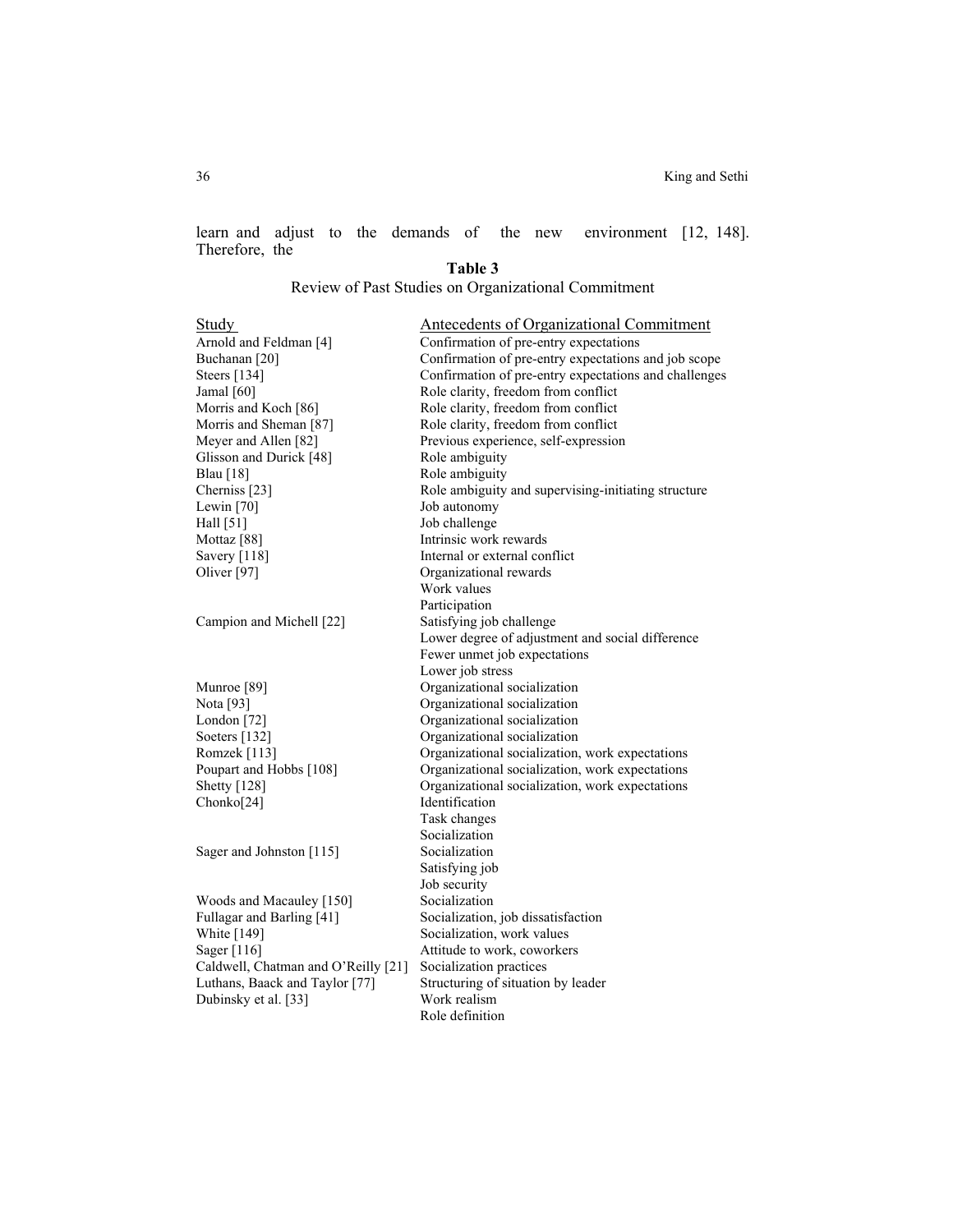# Role/work conflicts

George [44] Knowledge of work, organizational values most influential experiences for new recruits are those that help them to understand what is expected of them [14]. Thus, clear role expectations are likely to help ease

the anxiety that newcomers feel and increase their commitment to the organization. This is confirmed by Glisson and Durick [48], who found that role ambiguity is a significant factor contributing to negative organizational commitment.

Table 3 also notes the influence of factors such as job autonomy, self-expression, and job involvement as predictors of commitment. For example, DeCotiis and Summers [30], using a path analytic model, determined that autonomy with respect to work definition is an antecedent of commitment. Role innovation has also been shown to be positively related to work satisfaction [147], which, in turn, has been noted to be related to organizational commitment [107].

# **Self-Efficacy and Group Affinity**

Self-efficacy is based on Bandura's social cognitive theory [8, 10, 11] and is defined as the "conviction that one can successfully execute the behavior required to produce the [desired] outcome" [8]. Self-efficacy has been increasingly studied in organizational literature because of its impact on individual performance. Bandura's theory proposes that efficacy judgments determine, in part, an individual's choice of activities. As shown by Earley and Lituchy [34], highly efficacious individuals proactively engage their task environment by taking on increasingly challenging tasks. In general, people develop expectations concerning their ability to perform a task. These expectations, in turn, influence goal levels and goal commitments through a choice of activities [125], roles [91], persistence [15], and coping effects [47].

Self-efficacy has also been shown to have positive impacts in diverse areas of psychosocial functioning, such as anxiety and phobias [9], depressive effects [29], health behaviors [94], athletic attainment [39], assertiveness [66, 65], interpersonal skills [46], death competency [112], and school achievement [124, 123]. In general, these research studies suggest that individuals with high self-efficacy tend to perform better than individuals with low self-efficacy.

Self-efficacy arises, as Gist and Mitchell [47] indicate, through a complex mechanism involving a judgment of the skills required to do a task and a comparison of these skills with those an individual believes he or she possesses. A positive assessment leads to increased self-efficacy. Judgment of task requirements and skills is influenced by external cues such as information about the task and its complexity and internal cues such as task familiarity. Therefore, providing information about required tasks and appropriate training is likely to increase self-efficacy. This relationship has also been summarized by Earley and Lituchy [34] through a review of three models - those of Locke and Latham [71], Garland [42], and Eden [35] - of the impact of goals and ability on self-efficacy and performance. These models indicate that tactics which provide a sense of purpose, direction, and clarity increase self-efficacy.

Self-efficacy has been treated as both a mediator and a moderator variable. Mediational analysis lends support to the causal contribution of self-efficacy as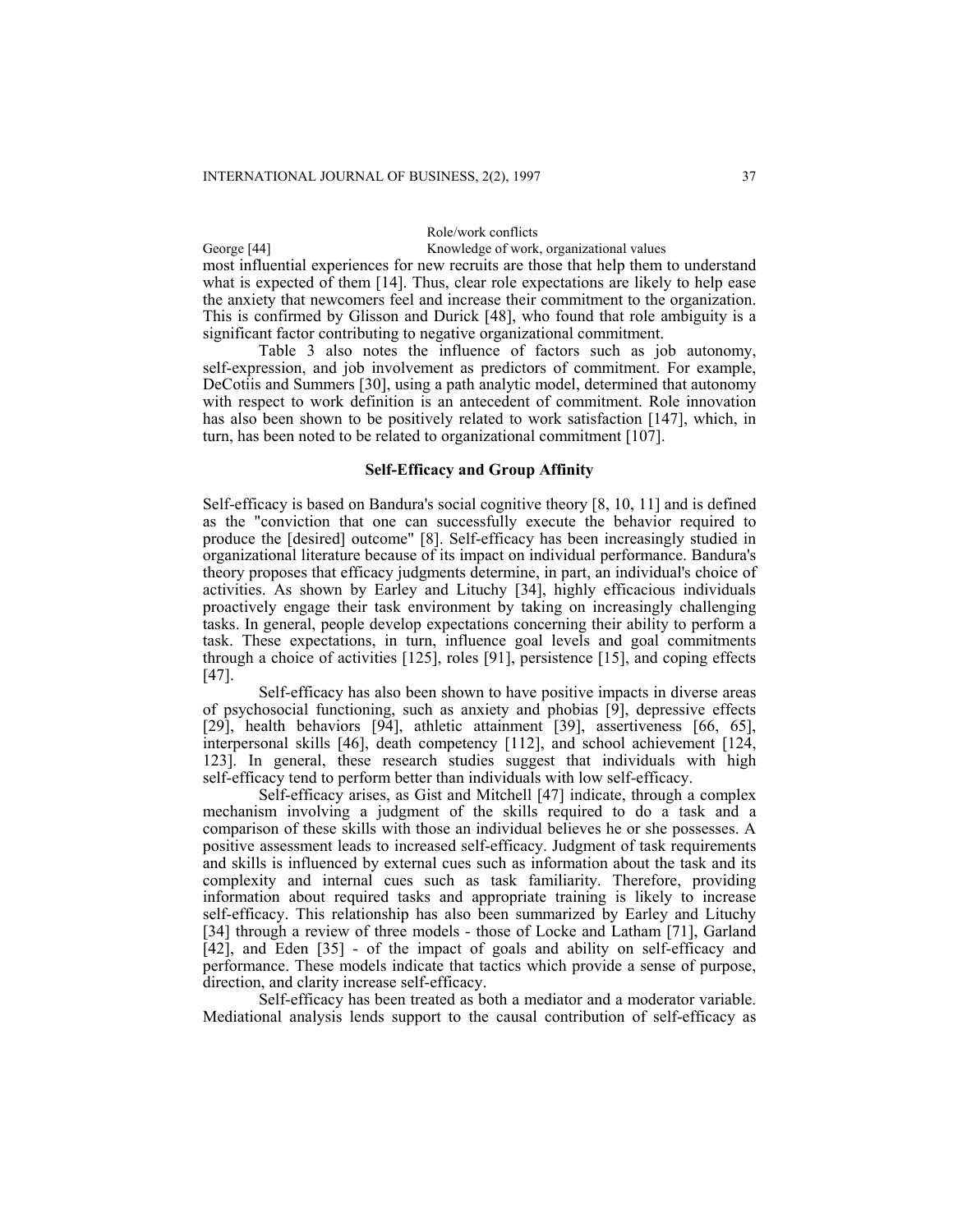described by Bandura's theory [8]. On the other hand, the moderator effect has been studied by Jones [61]. In this model, self-efficacy is shown to affect the direction of and/or strength between the predictor variables and criteria. Support for self-efficacy as a mediator can also be seen in studies by Schunk and Gunn [125], Lent, Brown and Larkin [69], Mitchell, Brodwin and Benoit [84], Biglan [15], and Tannenbaum, Mathieu, Salas and Cannon-Bowers [135] and as a moderator in studies by Lee and Graham [67], Dipboye, Zultowski, Dewhirst and Arvey [32], Maddux and Stanley [78], Eden and Kinnar [36], Dilorio [31], Weaver et al. [145], and Trice [141].

Group affinity is proposed here to indicate the cohesion that may develop between newcomers due to common learning experiences during the socialization process. Group affinity reflects social integration; that is, the degree to which an individual is psychologically linked to others in his/her group (in this case, new employees). A study by O'Reilly, Caldwell, and Barnett [95] has previously shown social integration to be a function of the degree to which members coordinate their effort and of the general morale of the group. Group affinity represents this social integration and therefore an individual's satisfaction with other group members and his/her motivation to sustain the relationship.

Group affinity is related to the construct "demographic similarity" proposed by Pfeffer [103]. Pfeffer [103] notes that similarity in demographic characteristics (for example, time in the organization, age, and sex) helps to increase communication frequency and the development of cohorts. The consensus among studies on demographic similarity is that it increases group cohesion and leads to higher interpersonal communications [95]. These effects among employees have also been seen to reduce turnover in studies such as those by Lorence [74], Pfeffer and O'Reilly [104], and Templer and Schwartz [136]. Social integration has also been related to executive succession [101], innovation [95], individual performance [142], communication [151], and power coalitions [37].

Group affinity, therefore, captures one proposed outcome of demographic similarity - cohort formation. Thus, while the demography theory focuses on similarities that can influence interpersonal dynamics within a group, group affinity measures the extent to which such dynamics exist.

Group affinity is especially relevant in the case of new employees who interact with other newcomers in order to understand their environment. While socialization practices are the formal processes by which information is imparted to new employees, we also need to examine the informal processes inherent in group affinity by which newcomers acquire the conventions of the organization. For example, Comer [25] and Sherman, Smith and Mansfield [126] note that the best way to supplement organizational socialization is to use other employees to help newcomers adapt to organizational culture.

#### **III. RESEARCH FRAMEWORK AND STRATEGY**

Based on the above discussion, the hypothesized research model is shown in Figure 1.

Although this model is based partially on the study by Jones [61], it also incorporates the later studies related to socialization practices reviewed in the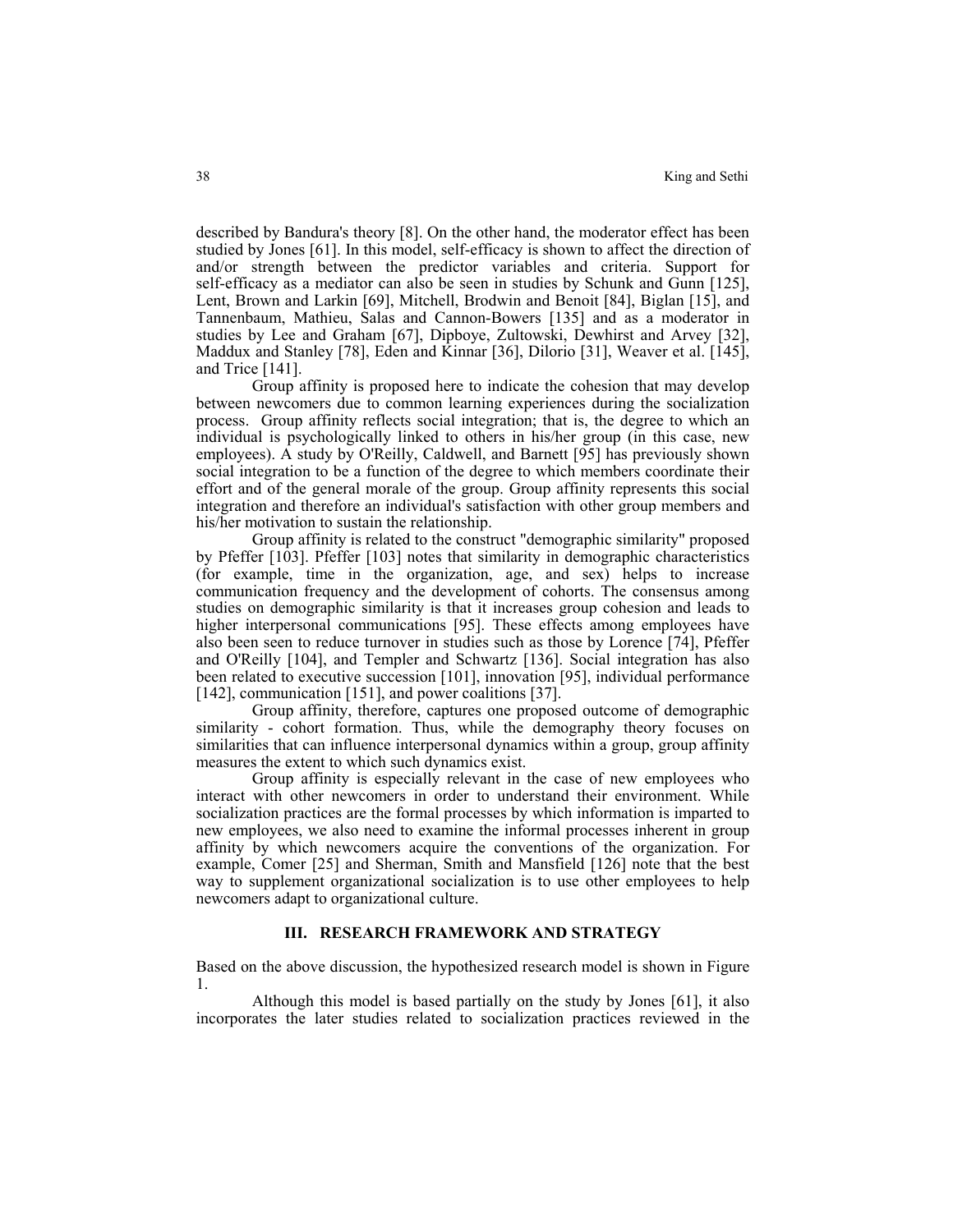previous section. Jones proposed that socialization tactics directly affect three role adjustment variables - role orientation, role ambiguity, and commitment. However, as shown by a review of the literature, clear work expectations and innovative work lead to satisfaction and organizational commitment [107]. Therefore, the model also depicts role orientation and ambiguity as antecedents of organizational commitment.

#### **Figure 1**

Research Model Linking Socialization Tactics and Role Adjustment Variables

Further, this study proposes that, as suggested by Schiaffino [121] and Longo [73], self-efficacy and group affinity act as mediators in the relationship between socialization practices and role adjustment. The mediational role of self-efficacy argues that appropriate socialization practices can facilitate the transfer of relevant skills to new employees and therefore increase their self-efficacy. Thus, self-efficacy can be an important outcome of organizational socialization, which in turn affects role adjustment.

Group affinity also has mediational effects in the model. Since socialization can be designed to increase communication among new employees, it can enable group formation, which in turn affects role adjustment. Institutionalized socialization practices provide a more relevant context for newcomers in that they provide opportunities for network formation and should lead to higher group affinity. Thus, this model argues that self-efficacy and group affinity mediate the relationship between socialization tactics and role ambiguity, role orientation, and organizational commitment.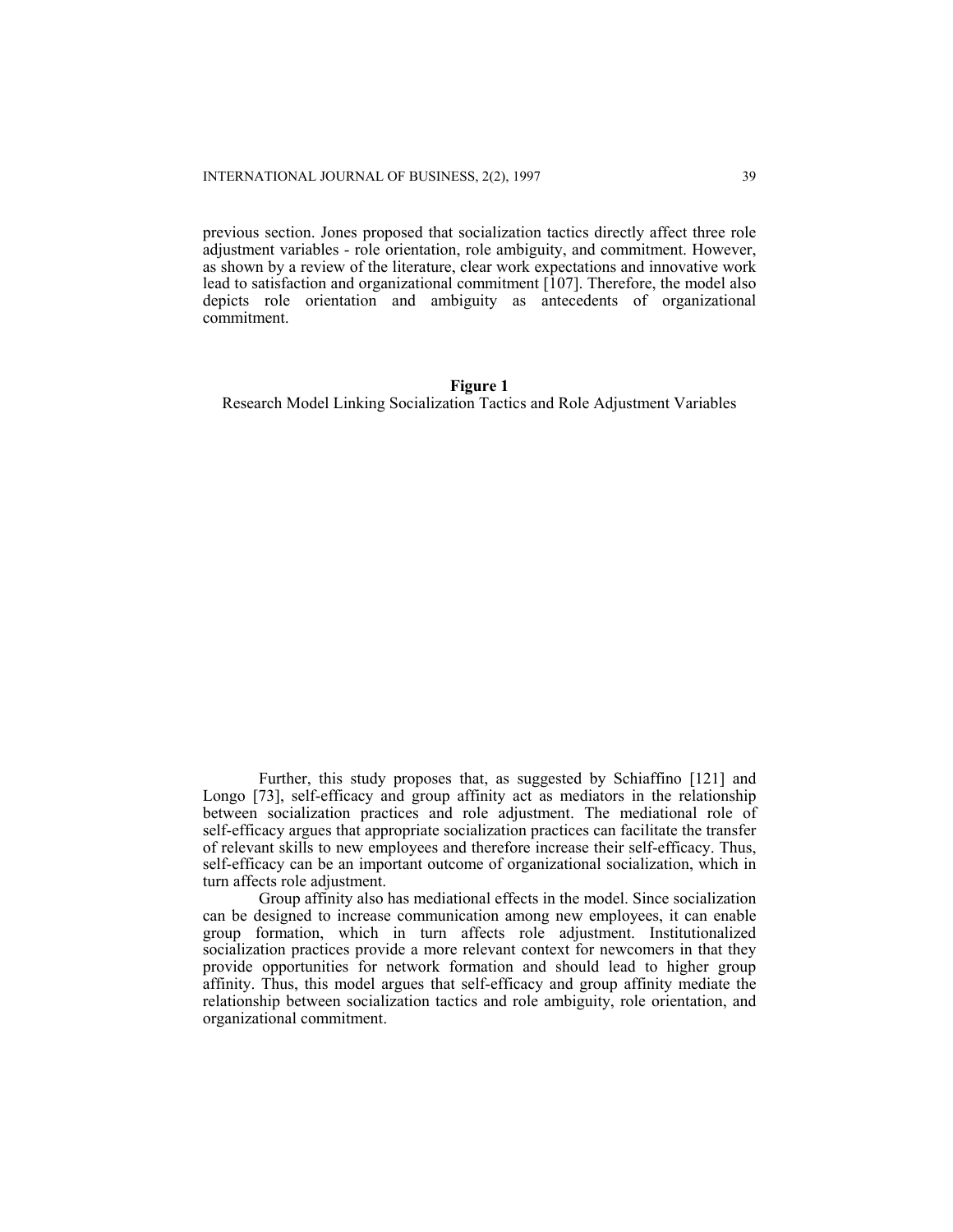A direct effect of group affinity on self-efficacy is also shown in the model. Although there have been few studies relating group dynamics and self-efficacy, Kerr [63] has noted that an increasing group size can result in a diminished sense of self-efficacy. He also pointed out that, as shown by Bandura [9], group size and cooperative behavior in a group can interact to cause a complex pattern of relationships with self-efficacy. Similarly, Craft and Hogan [27], in outlining strategies for enhancing efficacy, note that "successes achieved with external aid carry less efficacy value because they are likely to be credited to external factors." These studies suggest that high group cooperation may work to induce a feeling of lower personal achievement and efficacy. We test this proposition by proposing a direct effect from group affinity to self-efficacy.

# **Respondents and Data Collection**

The study involved 70 high-technology firms located in a major midwestern metropolitan area. A directory from the local high-technology council was used as a basis for selection of the firms. The highest-ranking managers in several functional areas - marketing, accounting, production, and research and development - were contacted, and each was given a questionnaire to distribute to his/her recently hired professionals. Managers were asked to select all professionals in their departments hired within the last two years. Professionals are defined as those skilled personnel who have undergone extensive training prior to joining the company and who are performing work that requires creativity and non-routine skills. For confirmation purposes, sixteen firms were randomly selected, and telephone interviews were conducted to determine the nature of socialization practices in these firms. Among these sixteen high-technology firms, ten had institutionalized socialization practices for their newly-hired professionals while the remaining six firms trained employees informally or on an individual basis.

# **Respondents**

Of the 70 firms included in the sample, 51 firms agreed to participate in the study. Study questionnaires were distributed to the managers in these firms with a cover letter that stated that the intent of the study was to understand the processes that occur when an employee is first hired. The respondents were instructed to return the questionnaires directly to the authors in the provided postage-paid envelopes. The cover letter assured all respondents of anonymity and confidentiality. A total of 216 questionnaires were received from these 51 firms (an average of 4.2 professionals per firm). Fifty-six questionnaires were later found to be unusable because the respondent's tenure was over 25 months; this was considered too long a period after initial entry to study role adjustment. Thus, 160 usable questionnaires were included in the data analysis.

To determine whether the characteristics of the participating firms differed from those of the solicited firms, the solicited firms' annual sales, age, number of employees and industry segments were compared to those of the participating firms; the proportions were found to be similar. This mix provided some assurance as to the representativeness of the final 51 firms.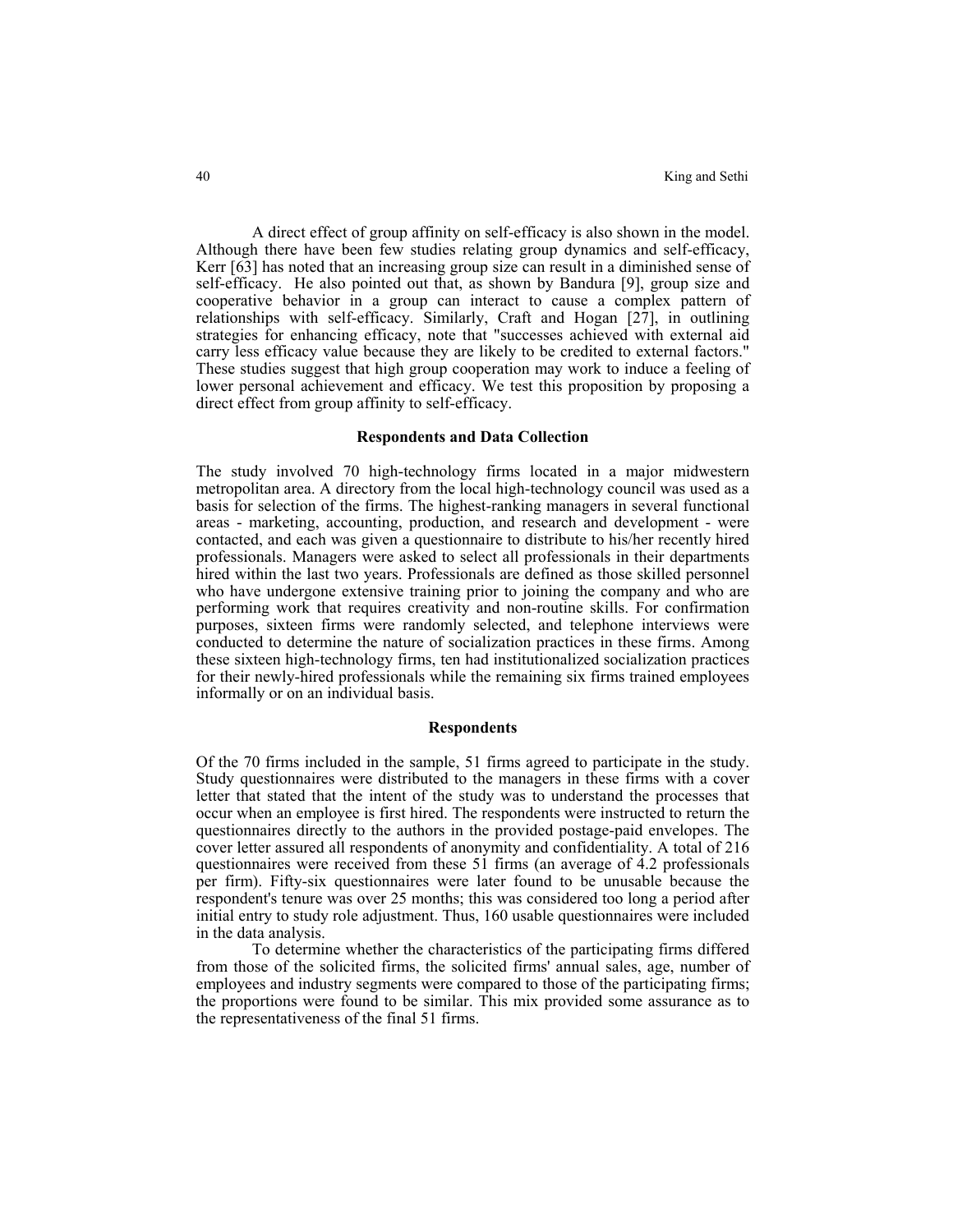Among the 160 professionals, 41 were in the finance/accounting area, 45 in marketing, 38 in production engineering, and 36 in research and development. This provided for a rather even distribution among the four functional areas. The average age of the employees was 27.4 years, average tenure in the organization was 14.7 months, and average tenure in the work group was 13.34 months. These demographical data suggest that these newly hired professionals were in an early stage of their careers and in the job position for which they were originally recruited.

#### **Measures**

The following section discusses the measurement and operationalization of the socialization tactics, self-efficacy, group affinity, and outcome variables.

Socialization Tactics

Socialization tactics were measured using the scales developed by Jones [61]. For example, collective vs. individual was measured using four items from the Jones study that were summed to form an index of collective tactics (Cronbach's alpha=0.75). All the remaining tactics were measured on four-item 1-5 Likert-type scales except the formal vs. informal dimension in which six items were used. Cronbach's alpha values for the scales ranged from 0.71 to 0.77. These results are shown in Table 4.

# **Table 4**  Descriptive Studies and Intercorrelations Among Variables<sup>a,b,c</sup>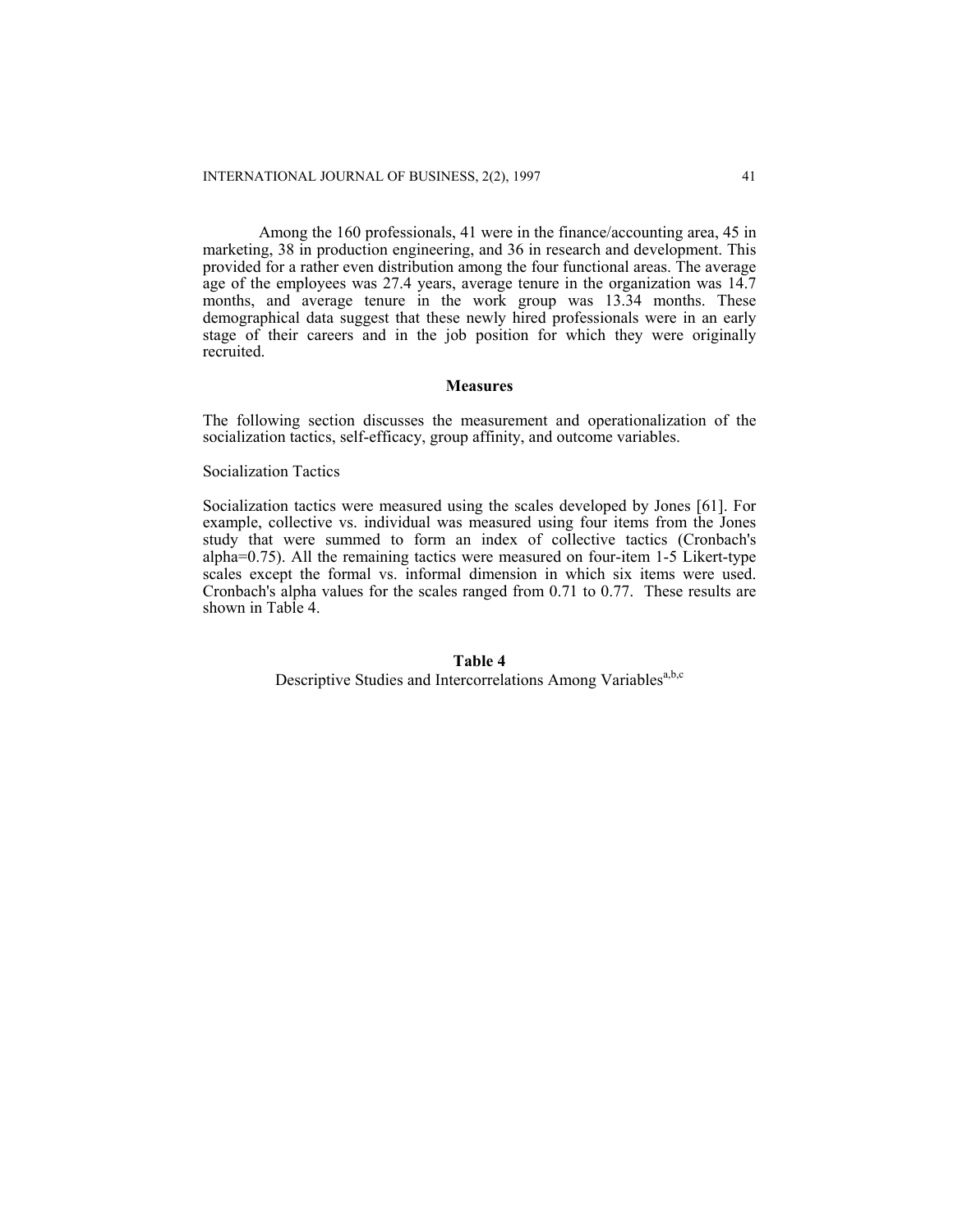Role Orientation

Role orientation was measured on a four-item Likert-type scale using a 1-5 response format ranging from "strongly disagree" to "strongly agree" [61]. A high score on role orientation indicated an innovative role orientation; a low score indicated a passive, custodial role (Cronbach's alpha = 0.86).

Personal Outcomes

Role ambiguity and job commitment were used as measures of personal outcomes. Role ambiguity was measured using the five-item scale developed by Rizzo, House, and Lirtzman [111] and commitment by the techniques of Porter, Steers, Mowday, and Boulian [107]. Inter-item reliability values for these scales were 0.88 and 0.89.

#### Self-Efficacy and Group Affinity.

Self-efficacy was measured using five items developed by Jones [61]. These items judge an individual's expectations that he/she can successfully execute the behavior required to produce a desired outcome. These items were scored on a five-point Likert-type scale ranging from "strongly agree" to "strongly disagree" ( $\alpha$  = 0.76).

The measure for group affinity was based on Pfeffer [103]. Three items were used to judge the degree of interaction among new employees. Respondents were asked to indicate on a five-point scale, ranging from "strongly agree" to "strongly disagree," their responses to three statements: (1) When I joined the organization, there was a group who joined at the same time; (2) As far as learning how things really are in this organization, I owe the most to the new members who joined with me; and (3) I have developed a continuing relationship with the group of new members who joined this organization at the same time as I. Alpha for the three items was 0.81.

#### **IV. RESULTS**

The analysis performed in this study involves self-report data from a single source. To explore the possibility of common method variance, a single factor test was performed as suggested by Harman [53] and Podsakoff and Organ [106]. In this test, the six socialization tactics, self-efficacy, role ambiguity, role orientation, and group affinity were simultaneously factor-analyzed. Common method variance can be a problem if the unrotated factor solution reveals a single factor or a predominant general factor that accounts for substantial variance. From the analysis, three factors emerged. The first had an eigenvalue of 3.06 and accounted for 28 percent of the variance. The other two factors accounted for a combined additional 18 percent and had eigenvalues of 1.87 and 1.08. Varimax and oblique rotations produced similar results. Thus, since there is no single dominant factor, the single factor test does not raise any concerns about the impact of method variance.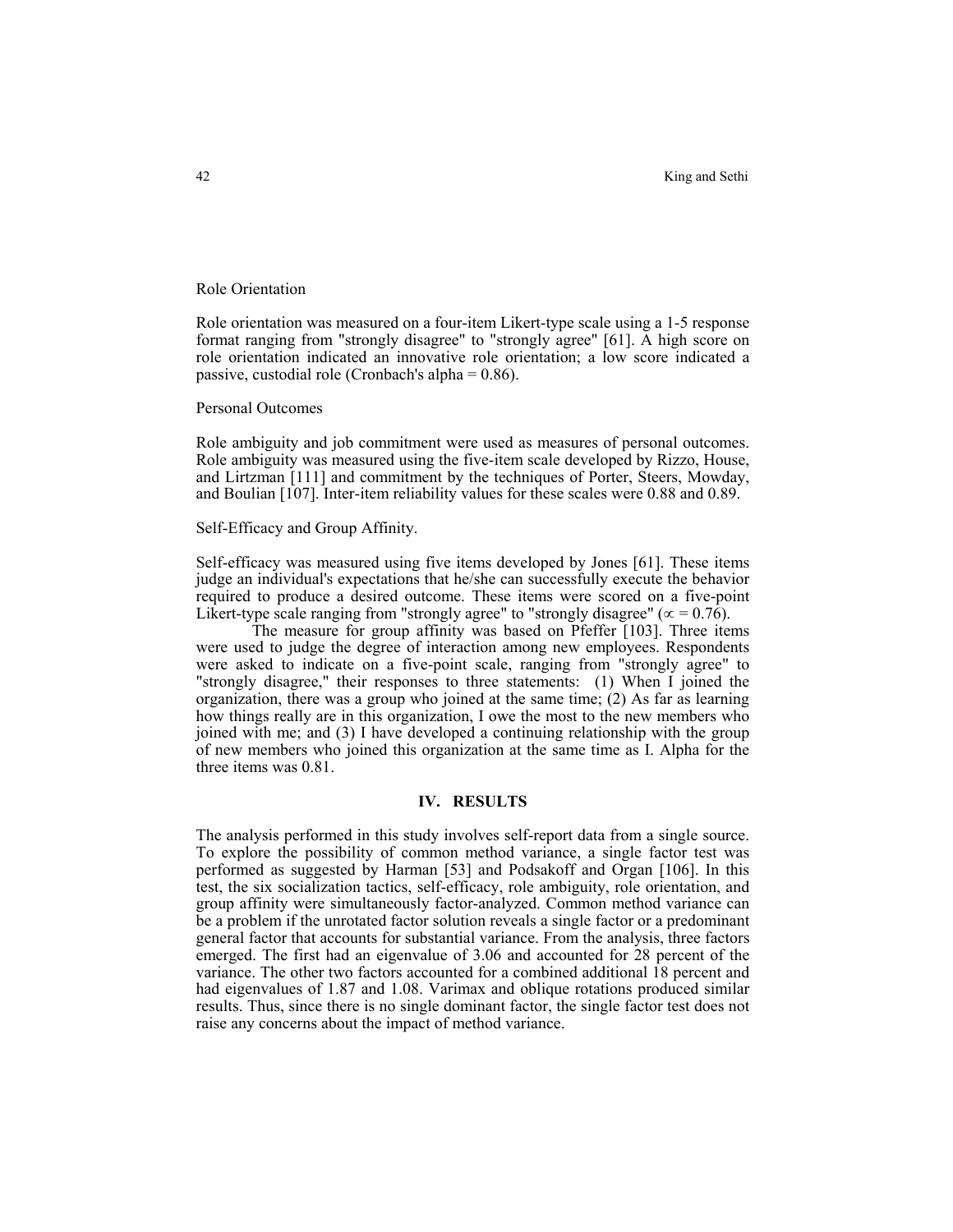Table 4 presents inter-item reliability (Cronbach's alpha), means, standard deviations and correlations among the study variables. Examining the intercorrelations reveals that socialization tactics under similar dimensions demonstrate high correlations; this result is consistent with Jones' [61] findings. For example, serial tactics correlate most highly with investiture tactics as they both deal with the social aspects of socialization. Similarly, sequential tactics correlate mostly with fixed tactics. In all cases, inter-item reliability estimates (Cronbach's alpha) are of greater magnitude than inter-scale Pearson correlations [20]. This suggests a comfortable level of discriminant validity between socialization tactics.

The relationships shown in Figure 1 were examined in a path analysis conducted using Lisrel VII. The path analysis strategy was based on Tetrick and LaRocco [138], who proposed the use of the goodness-of-fit index (GFI), the adjusted goodness-of-fit index (AGFI), and, when maximum likelihood or generalized least squares estimation procedures are employed, the relative change in  $\tilde{\chi}^2$  to degrees of freedom to compare models. This last procedure, based on Bentler and Bonett [13], involves estimating the fit of a series of sequential nested models in which each model is progressively more restricted (has one fewer parameter to be estimated). The difference in  $\chi^2$  between two sequential models is analogous to the change in  $\mathbb{R}^2$  in moderated hierarchical regression. The analysis begins with a full model and then reestimates the model with the parameter for one term fixed to zero. If the  $\chi^2$  difference obtained from subtracting the  $\chi^2$  values for the former model from the  $\chi^2$  values for the more restricted model is statistically significant, the effect is supported. The sequence of testing nested models continues until all relationships have been tested.

Table 5 summarizes the tests of sequential nested models with each model being more restricted than the previous one. The coefficients of determination for each of the endogenous variables and the total system of equations are shown. The  $\chi^2$ , GFI, and AGFI values are also shown for each more restricted model.

 In Table 5, the full model shown in Figure 1 is estimated first. The estimated parameters are  $\chi^2 = 1.07$  for d.f. = 1 with GFI = 0.999, AGFI = 0.920 and a coefficient of determination of 0.729. Next, to examine if there is a significant impact of divestiture tactics on self-efficacy, the corresponding path is set to zero and the model is reestimated.  $\chi^2$  for this reestimated model is 0.280 with d.f. = 2. Thus, for one d.f. increase,  $\chi^2$  has increased by only 1.73 from 1.07 to 2.80; this result is not significant at  $p = 0.05$ . Therefore, this path is deleted from the model.

As can be seen from Table 5, socialization tactics have no effect on self-efficacy. After six parameters are deleted,  $\chi^2$  increases by only 4.53 from 1.07 to 5.62. However, significant  $\chi^2$  differences can be seen when restricting the effects of divestiture, serial, and sequential tactics on role ambiguity. These paths are therefore retained. Similar comparisons are conducted for each path in the model. The final model has a  $\chi^2$  value of 21.54 with 28 degrees of freedom. This model and its significant paths ( $p = 0.05$ ) are shown in Figure 2. The figure shows that in the current model, sequential tactics are the most important in obtaining custodial roles and, together with serial and investiture tactics, lead to reduced role ambiguity.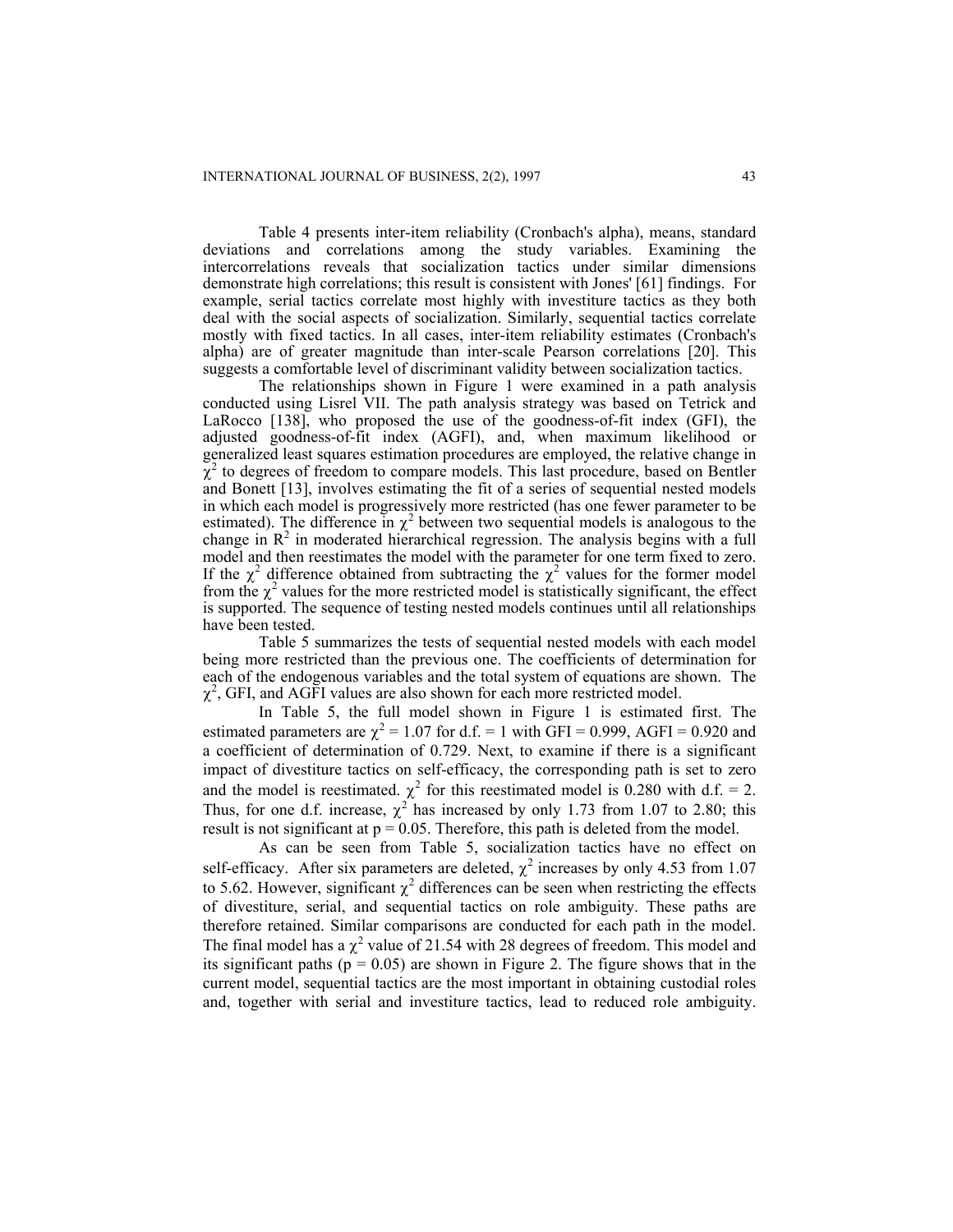Commitment is increased by collective, serial, and investiture practices but is negatively affected by high self-efficacy.

# **Table 5**

Summary of Tests of Sequential Nested Models - Mediator Effects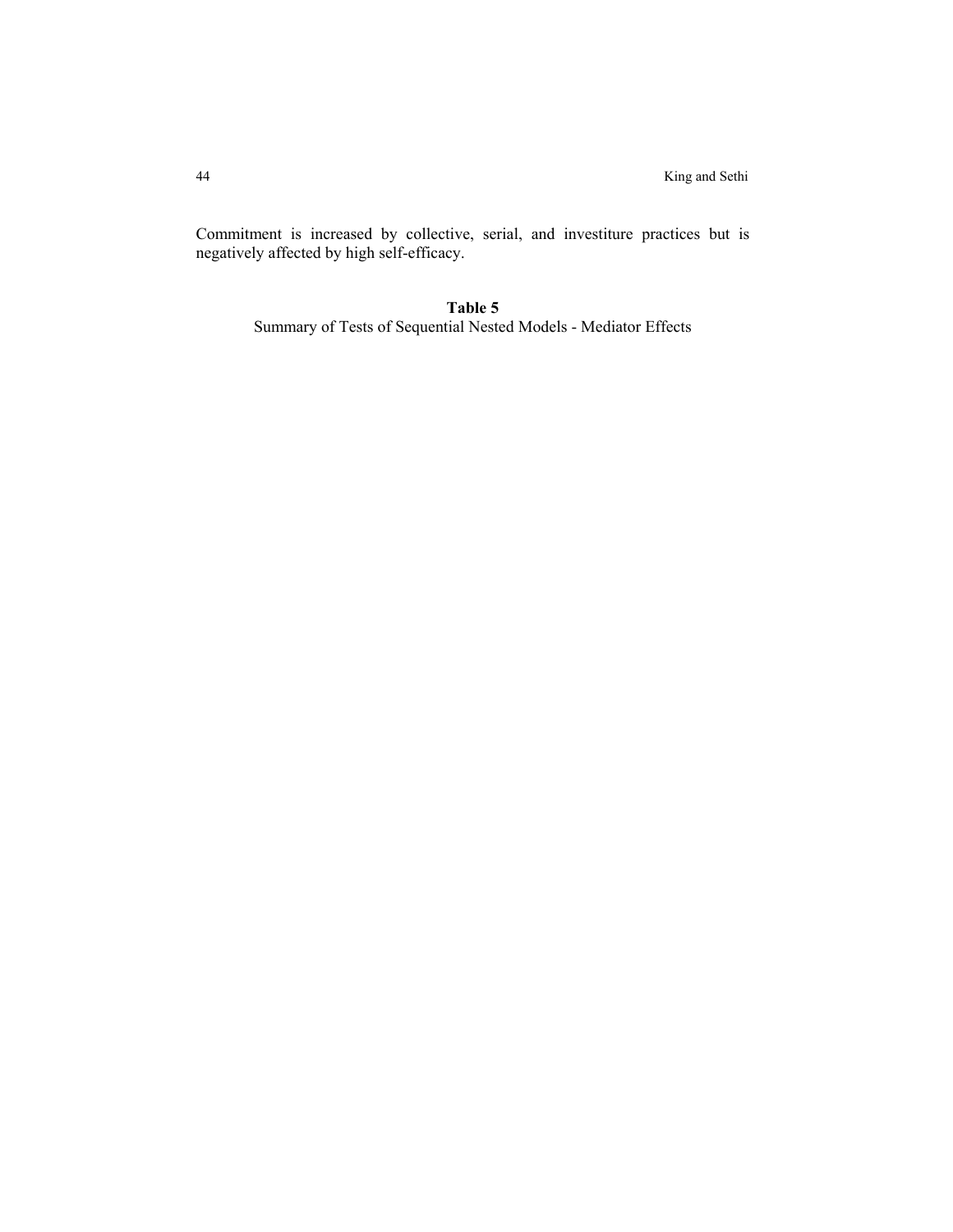**Table 5** (Continued)

The sequence of models represents progressively more restricted models (i.e., there are fewer parameters free to be tested). Significant increases in  $\chi^2$  relative to the changes in d.f. indicate that the parameters that have been fixed should be left in the model rather than being set to zero.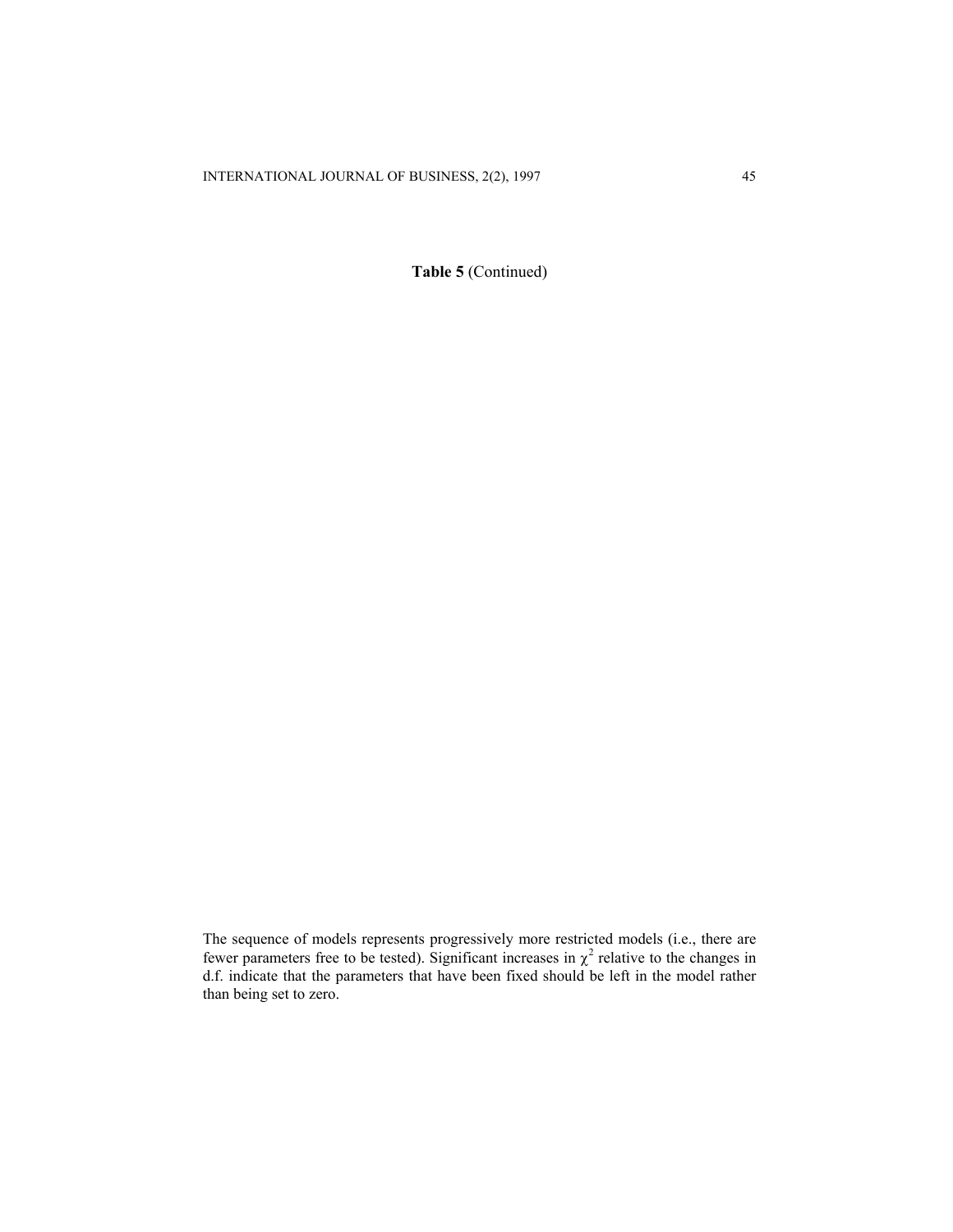46 King and Sethi

**Figure 2**  Path Diagram of the Effects of Socialization Tactics on Role Adjustment

To summarize, the main results of the analysis support the following model assertions:

- 1. Role orientation is affected primarily by sequential tactics, which result in custodial roles (path =  $-0.340$ , p =  $0.0001$ ).
- 2. Formal (path = 3.388, p = 0.0004) and fixed (path = 2.539, p = 0.005) tactics result in stronger group affinity.
- 3. Role ambiguity is reduced by sequential (path  $= -2.614$ ,  $p = 0.03$ ), serial (path =  $-4.846$ , p = 0.0001), and investiture (path =  $-5.498$ , p = 0.0001) tactics.
- 4. Commitment is increased by collective (path =  $2.018$ , p = 0.02), serial (path  $= 3.667$ , p = 0.0001), and investiture (path = 7.708, p = 0.0001) tactics and reduced by role ambiguity and self-efficacy.
- 5. Group affinity leads to lower self-efficacy (path =  $-1.877$ , p = 0.03). These results are discussed in detail in the next section.

# **V. DISCUSSION AND CONCLUSION**

This study has used a path analytic model to re-examine the relationship between organizational socialization tactics and the role adjustment of professionals. Several results of this study confirm previous findings while others present new research perspectives. The discussion of these results is divided into three sections: (1) the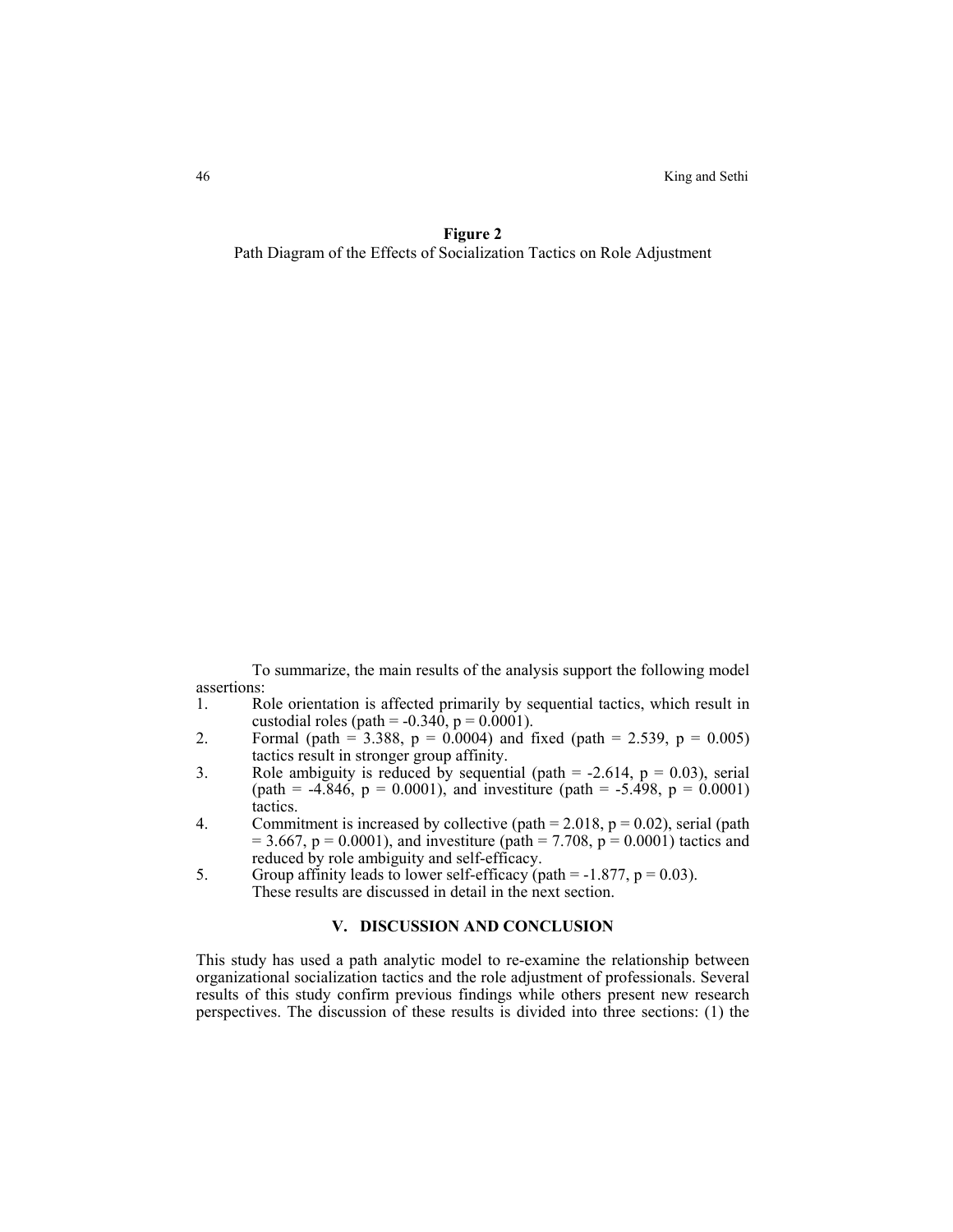direct impact of socialization tactics on role adjustment, (2) the interrelationships among role adjustment variables, and (3) the impact of self-efficacy and group affinity. This is followed by study extensions and conclusions.

# **The Direct Impact of Socialization Tactics on Role Adjustment**

In this study, only the sequential tactics were found to affect role orientation. Van Maanen and Schein [144] have argued that socialization tactics, either individually or in combination, most influence role orientation. In the study by Jones [61], the canonical set relating to individual tactics, most importantly collective and sequential tactics, affected role orientation. When newcomers confront an organization, they have strong incentives to adopt its culture. Socialization assists in this process and also helps in learning organizational legitimacy [40], suggesting to newcomers certain behaviors as the only ones acceptable in the organization. Restrictions imposed by this learning can mask the need for greater innovation in newcomers, a need which may become more important in later career stages. Also, it is possible that some common factors such as task characteristics may affect role orientation. Some tasks are more amenable to innovation than others, and this may limit the degree of role innovation possible.

Strong support was found for the proposition that institutionalized tactics reduce role ambiguity. Sequential, serial, and investiture tactics are most important in this regard. As noted by Jones [61], serial and investiture tactics reflect the social (interpersonal) aspects of the socialization process. Therefore, he argued that the social tactics (serial tactics) will have a stronger effect on newcomers' transitions into organizations. Further, these tactics are likely to be important in situations in which information is ambiguous or role learning is complex because they provide the social cues and facilitation needed during the learning process.

In the current model, the greatest impact of investiture tactics is on organizational commitment. As Van Maanen and Schein [144] note, "an investiture process says to the newcomer, 'We like you just as you are'" (p. 250) and tries to build upon the skills, values, and attitudes the recruit is thought to possess. This theme lies at the heart of the notion of exchange [57, 80]. Individuals come to organizations with certain needs, desires, skills, and experiences and expect to find a work environment in which they can utilize their abilities. When the organization provides such a vehicle, the likelihood of increasing commitment is enhanced. Further studies such as those by Buchanan [20], Hall and Schneider [52], and Hrebiniak and Alutto [57] have shown that prior work experiences are related to commitment. It is therefore not surprising that the more an organization tries to capture and build on an employee's experiences, the more the employee's commitment is increased.

Again, the social context of socialization is important. In the current model, both serial and investiture tactics are shown to have a strong impact on commitment. Jones [61] also found that institutional tactics, most importantly investiture and serial tactics, have a strong impact on newcomer adjustment. Studies by Allen and Meyer [2] and Baker and Feldman [7] provided similar results.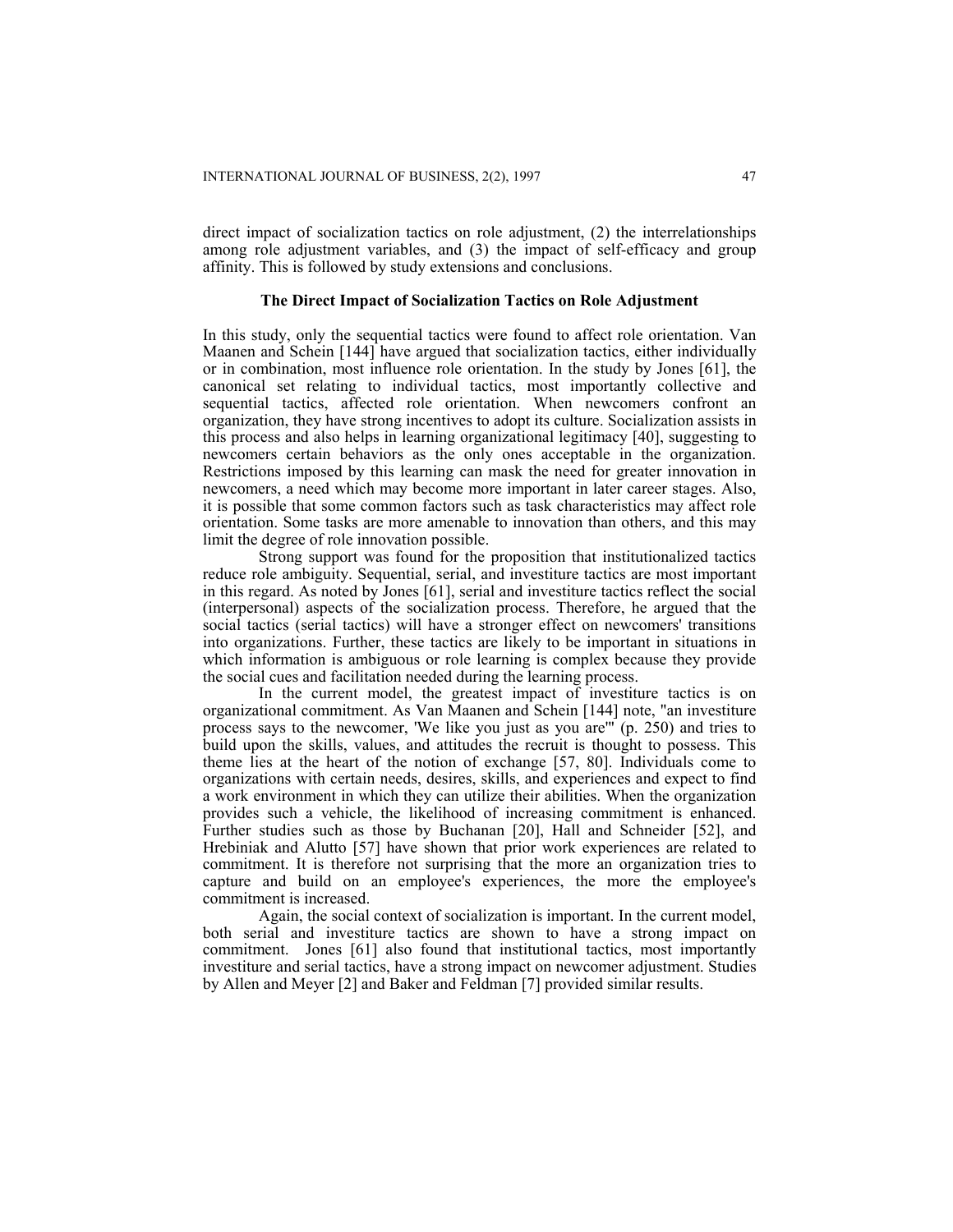#### **Interrelationships Among Role Adjustment Variables**

Based on the literature, this study had hypothesized that role orientation and role clarity would enhance organizational commitment. Only one of these results was supported - role ambiguity is an antecedent of organizational commitment.

The impact of role ambiguity on commitment is important especially since previous studies have not empirically shown any direct relationships. Although Jackson and Scheiter [59] note that perhaps this relationship is indirect - role ambiguity may affect satisfaction and tension which impact on organizational commitment - their meta-analysis did find a strong connection between role ambiguity and commitment.

The effect of role ambiguity on commitment is especially important for new employees. Organizational entry is a particularly critical time for an individual, and, as Lee, Ashford, Walsh, and Mowday [68] note, experiences during this period are likely to shape a newcomer's adjustment to the organization. New employees experience a high level of role-related and career uncertainty. The ease and quickness with which newcomers learn their roles therefore affects their relationship with the firm.

However, it must be noted that there has been some discussion in the literature [54, 131] regarding method variance and confounding due to item wordings in the measurement of role ambiguity as proposed by Rizzo, House and Lirtzman [111]. This has resulted in the development of new measures of role ambiguity (e.g., Breaugh and Collins [19]; Sawyer [119]). Sawyer's measure, for example, was designed specifically to eliminate wording effects by using neutral items. However, replication studies and validation are needed before these measures can be adopted. The examination of these new measures and their facets may lead to stronger relationships with organizational commitment<sup>1</sup>.

The absence of an impact of role orientation on commitment is surprising. Perhaps the nature of the task and the employee's previous exposure to similar tasks may affect actual role innovation. Further, as suggested by Lee, Ashford, Walsh, and Mowday [68], initial commitment propensity might mask the actual impact on organizational commitment.

# **Impact of Self-Efficacy and Group Affinity**

One of the main results found in this study was the negative impact of self-efficacy on commitment. This is contrary to suggestions made in the literature and necessitates a reexamination of the self-efficacy construct itself. Self-efficacy as a broader concept is reflected in such philosophical concerns as the determinism and indeterminism of human action, voluntarism, intentionality, free will, and causality. As defined in a delimited space, it refers to people's assessment of their effectiveness, competence, and causal agency. Self-efficacy is therefore increased by gradual accomplishments and exposure to needed task performance. Organizational commitment implies an employee's desire to remain in an organization while high self-efficacy suggests that the employee has self-perceived competence. Analyzing this from a person-job interaction perspective [130], the two can be at odds if personal competence as implied by self-efficacy is not congruent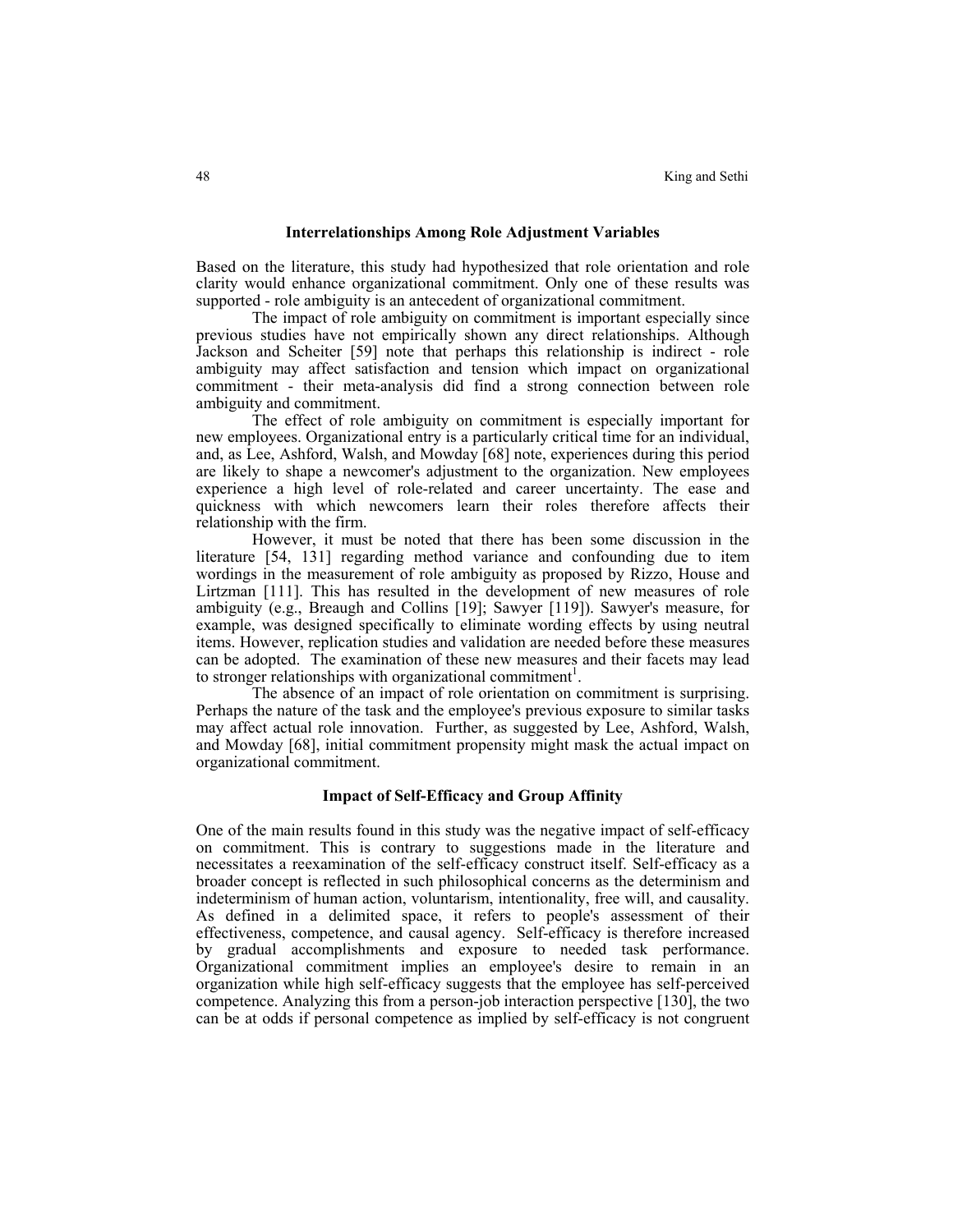with the job. For example, as noted by Gist [45], "... if all other factors are held constant, an employee with high self-efficacy might choose to apply for an advertised vacancy that offers more challenge and pay, while an employee with low self-efficacy might choose to remain in a dead-end position" (p. 474).

Considered together with the fact that in the current model, role ambiguity is shown to reduce commitment, the results discussed above point to the usefulness of viewing the job context as a learning environment and the role incumbent as a learner within a person-job interaction framework. As Terborg [137] suggests, "[Since] situations vary in cues, rewards, and opportunities and people vary in cognition, abilities, and motivation, accurate measurement of individual differences and accurate measurement of situational differences both become necessary" (p. 570). Studies such as those by Sims [130] have shown that matched individuals report higher job satisfaction and performance. It is likely that such a match would also cause an employee to work to remain in an organization.

The impact of self-efficacy on commitment also raises concern about the differentiation of commitment to the organization from commitment to the profession. The subjects for this study were all professionals working at tasks characterized by creativity and individual work. Studies such as those by Raelin [110] have shown that one of the most important issues in the management of professionals is the conflict between cultures: the corporate culture, which describes the manager, and the professional culture, which socializes professionals. It is possible for professionals to have dual loyalties - toward the profession and toward the organization - and it is possible that the two are not congruent.

Young professionals join an organization based on knowledge and learning that are highly transferable and that can be carried across organizations. Specialization among professionals also makes them highly interdependent, building bonds among people in the same tasks. This interdependency may sometimes exclude organizational considerations. Thus, employees may profess greater loyalty and commitment to their profession than to their organization. If self-efficacy is a measure of skills or a belief in them, then it may also predict commitment to the profession and not to the organization.

It must, however, be stated that research on self-efficacy has noted that high self-efficacy is good to have. It leads to favorable consequences for the individual, the organization, and society. Gecas [43] writes, "Even the illusion of efficacy and control seems to be beneficial" (p. 311). He further cautions that research has not yet determined the parameters of self-efficacy's beneficial consequences; that is, under what conditions might high self-efficacy and personal control be dysfunctional? Clearly, the results of the current study point to the need for greater conceptual clarity and control-specific observations of self-efficacy.

A second result of this study that appears to contradict past studies is the negative impact of group affinity on self-efficacy. In the few empirical studies regarding group affinity, the main conceptual arguments are based on the attraction-selection-attrition model. Studies, such as those by Schneider [122] and Pfeffer [102], have argued consistently that an organization composed of dissimilar people will experience high levels of conflict and turnover and that individuals in such organizations will have less positive attitudes.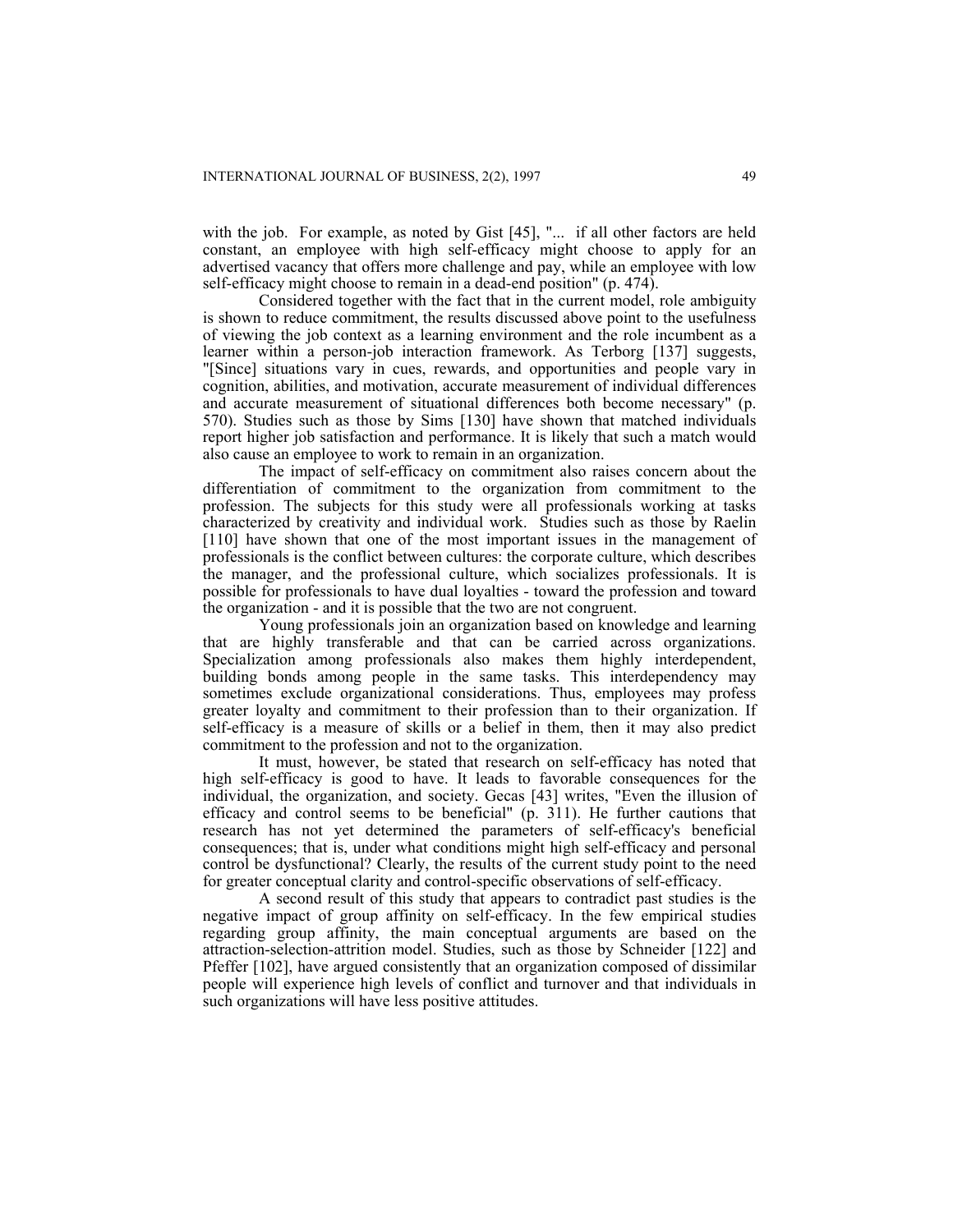Directly supporting the argument that high group affinity should not only increase morale but also assist in the transfer of skills is the group learning theory proposed by Ryle [114]. This theory suggests that groups assist their members in developing skills through direct instruction and feedback and by providing models for correct behavior. Although the idea that group feedback can facilitate the learning of skill and role behaviors [8] is intrinsically appealing, it must be applied with caution to new employees.

High group affinity implies that newcomers have formed an interdependent relationship in order to learn about the organization. In this environment, there may be social pressures or even a mutually agreed upon decision to cooperate. Although this cooperative environment may facilitate the transfer of general organizational information, it may preclude the learning of specialized skills. In fact, group formation may reduce the perception of skills. In what has been termed collective efficacy, Kerr [63] expresses the idea that group confidence is reflected in the belief that a group may together be good at problem solution. This, however, differs from self-efficacy, which focuses on the individual level and is in fact sensitive to group size. Kerr [63] further argues that the perception of self-efficacy drops as group size increases and that individuals feel more self-efficacious individually or in smaller groups.

### **Study Extensions**

This study indicates that further research is needed to understand the processes by which newcomers adjust to the organizational environment. Consistency of several results with those of past studies increases confidence in the validity of the impact of socialization tactics on role adjustment. However, future studies are needed to examine the observations that have been found to vary. There are several extensions to socialization theory that could help in further understanding the manner in which newcomers adjust to the organization. Socialization tactics as suggested by the Van Maanen and Schein model [144] represent one aspect of employee socialization. However, studies such as those by Fogarty [40] have suggested that other forces such as coercion and mimetic and normative pressures may describe a fuller range of socialization practices. Thus, he argues that employees learn roles from established reward structures (economic coercion), role modeling, mentoring, and diffusion of past experiences (mimetic forces), and the norms of their profession. Including these processes may provide a better description of employee adjustment. In addition, prior socialization experiences of the new employee should be considered as potential influences on current responses.

This study has focused on direct effects in the socialization framework only; i.e., the impact of socialization practices on role adjustment. It is possible that other organizational and personal variables may act as moderators in these relationships. For example, Jones [61] examined self-efficacy as one possible moderator. Self-efficacy has also been used as a moderator variable by Saks [117], who found that initial self-efficacy moderated the relationship between training and adjustment of professionals. In addition, the inclusion of moderator effects such as newcomer expectations [79] and demographic variables such as age, education, and organizational experience [140] will greatly enhance the socialization framework.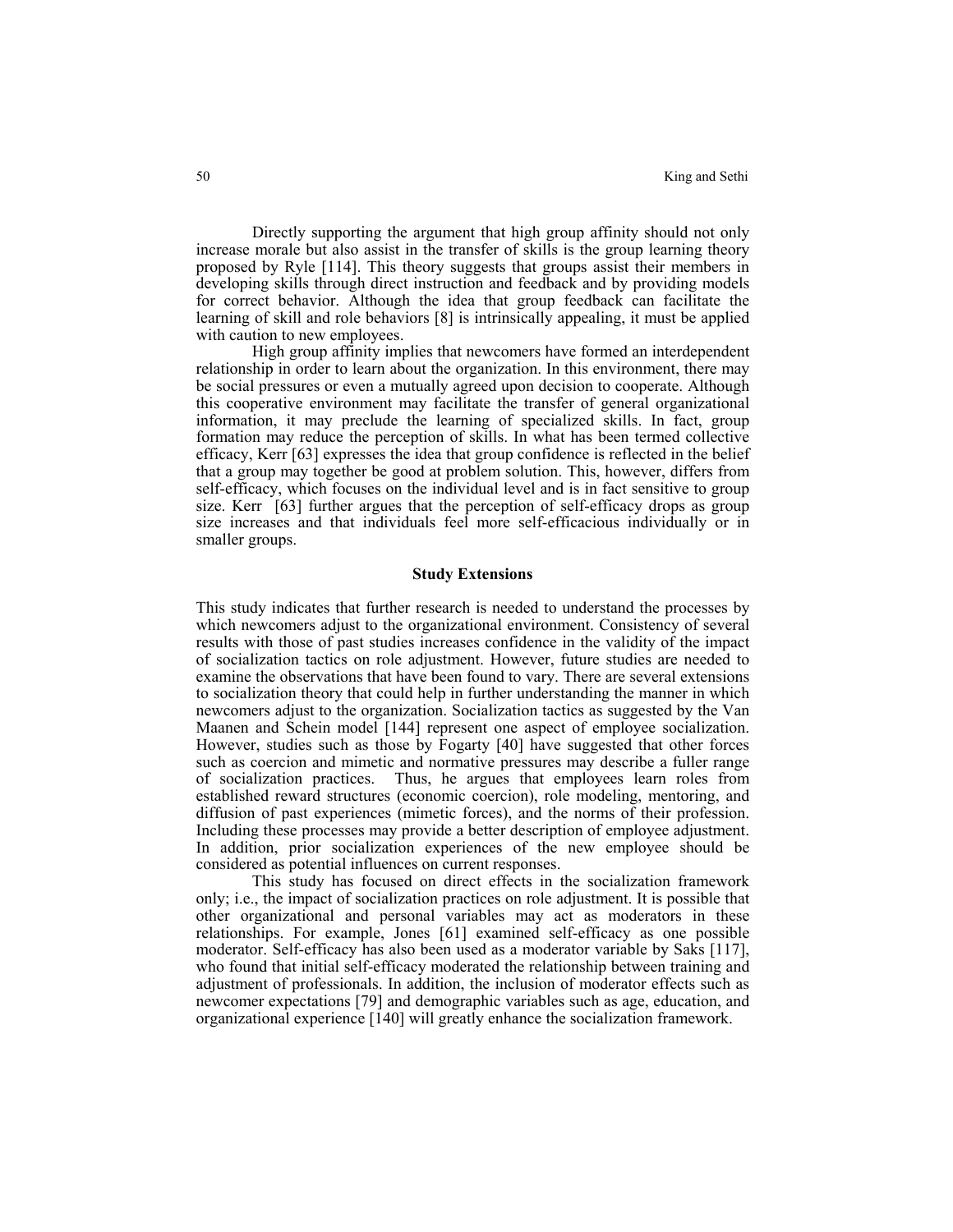The study of socialization practices typically examines an organization's efforts to influence new employees. This approach completely overlooks an employee's self-monitoring and information-seeking behavior. Miller and Jablin [83] present one framework that can be used to describe information seeking on the part of the employee. How information-seeking behavior correlates with socialization tactics and their joint impact on role adjustment are important issues. These additional studies, it is hoped, will help clarify the impact of socialization tactics on an employee's role orientation and commitment.

#### **Conclusion**

The results of this study underscore the importance of assessing the nature of socialization and role adjustment in new employees. Based on the Van Maanen and Schein [144] model, this study has validated a modified framework of organizational socialization. The results suggest a complex pattern of role adjustment, more so than has been discussed in previous literature. The explicit influences of self-efficacy and group affinity have been investigated. In a departure from previous studies, it was found that high self-efficacy is not necessarily an antecedent to organizational commitment and that a high level of group affinity may reduce self-efficacy. These results necessitate a reexamination of the self-efficacy and group affinity constructs and their relationship with specific socialization tactics.

# **NOTE**

1. We would like to thank an anonymous referee for this observation.

### **REFERENCES**

- [1] Ali, Abbas, Mohammed Al-Shakhis and Somanathan Nataraj. (1991). "Work Centrality and Individualism*," International Journal of Manpower*, 12, 30-38.
- [2] Allen, N.J. and J.P. Meyer. (1990). "Organizational Socialization Tactics: A Longitudinal Analysis of Links to Newcomers' Commitment and Role Orientation," *Academy of Management Journal*, 33, 857-858.
- [3] Anderson, Neil R. and Nigel King. (1991). "Managing Innovation in Organisations," *Leadership and Organization Development Journal*, 12, 17-21.
- [4] Arnold, H.J. (1982). "Moderator Variables: A Clarification of Conceptual, Analytic, and Psychometric Issues*," Organizational Behavior and Human Performance*, 29, 143-174.
- [5] Arnold, John. (1986). "Getting Started: How Graduates Adjust to Employment," *Personnel Review*, 15, 16-20.
- [6] Ashforth, Blake E. and Yitzhak Fried. (1988). "The Mindlessness of Organizational Behaviors," *Human Relations*, 41, 305-329.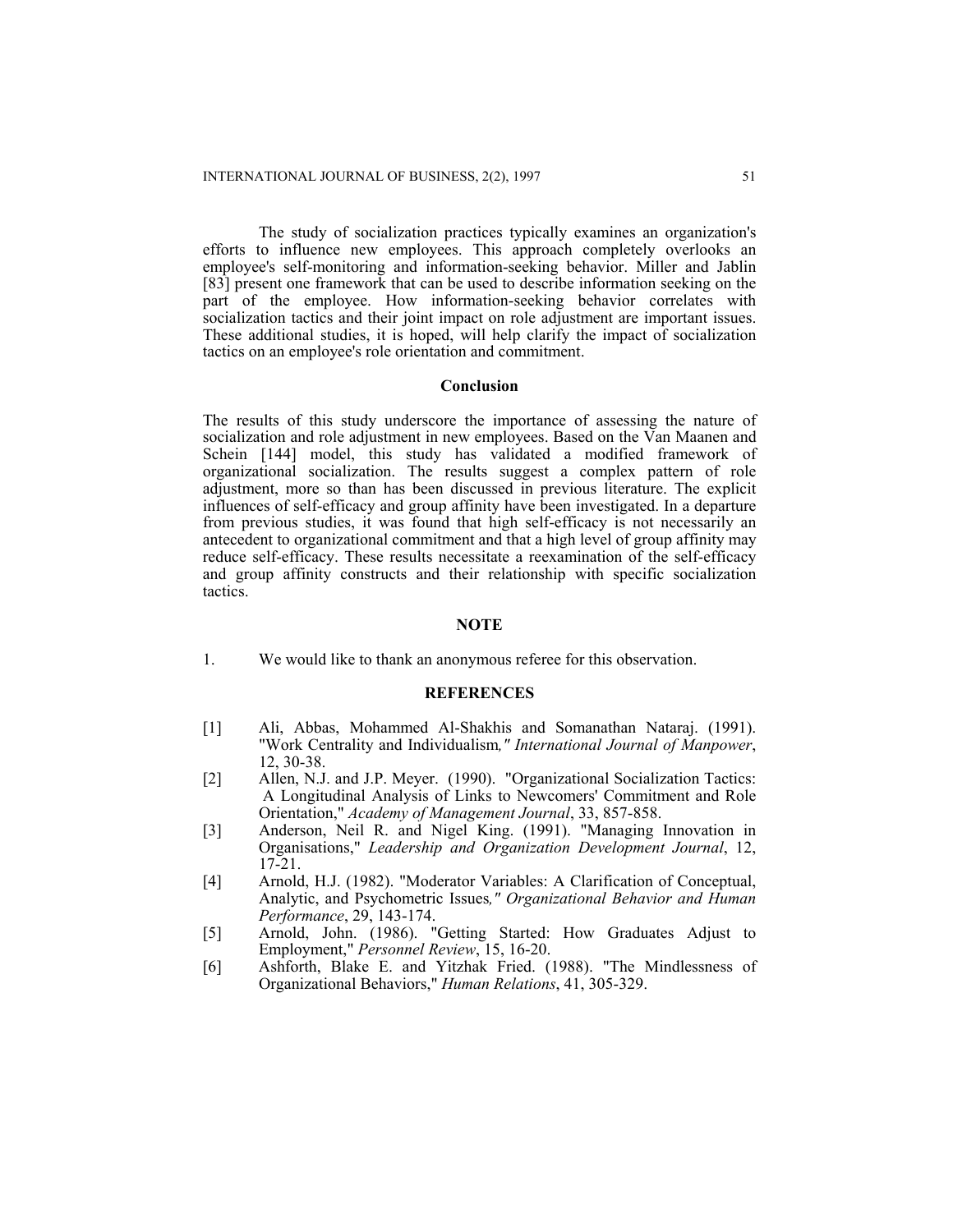- [7] Baker, H. Eugene, III and Daniel C. Feldman. (1990). "Strategies of Organizational Socialization and Their Impact on Newcomer Adjustment," *Journal of Managerial Issues*, II, (Summer), 198-212.
- [8] Bandura, Albert. (1977). "Self-Efficacy: Towards a Unifying Theory of Behavioral Change," *Psychological Review*, 84, 191-215.
- [9] Bandura, Albert. (1986). "The Explanatory and Predictive Scope of Self-Efficacy Theory," *Journal of Social and Clinical Psychology*, 4, 359-373.
- [10] Bandura, A. (1988). "Self-Regulation of Motivation and Action Through Goal Systems," in Hamilton, V., G.H. Bower and N.H. Frijda. *Cognitive Perspectives on Emotion and Motivation*, Kluwer Academic Publishers, 37-61.
- [11] Bandura, A. (1988). "Reflection on Nonability Determinants of Competence," in Sternberg, R.J. and J. Kolligian, Jr*., Competence Considered: Perceptions of Competence and Incompetence across the Lifespan*, Yale University Press, 315-362.
- [12] Becker, Howard S. and James W. Carper. (1956). "The Development of Identification with an Occupation," *American Sociological Review*, 21, 341-347.
- [13] Bentler, P.M. and D.G. Bonett. (1980). "Significance Tests and Goodness of Fit in the Analysis of Covariance Structures," *Psychological Bulletin*, 88, 588-606.
- [14] Berlew, David E. and Douglas T. Hall. (1966). "The Socialization of Managers: Effects of Expectations on Performance," *Administrative Science Quarterly*, 11, 207-233.
- [15] Biglan, Anthony. (1987). "A Behavior-Analytic Critique of Bandura's Self-Efficacy Theory," *The Behavior Analyst*, 10, (Spring), 1-15.
- [16] Billings, Robert S. and Steve P. Wroten. (1973). "Use of Path Analysis in Industrial/Organizational Psychology: Criticisms and Suggestions," *Journal of Applied Psychology*, 63, 677-688.
- [17] Black, J. Stewart. (1992). "Socializing American Expatriate Managers Overseas," *Group and Organization Management*, 17, (June), 171-192.
- [18] Blau, G.J. (1985). "The Measurement and Prediction of Career Commitment," *Journal of Occupational Psychology*, 58, 277-288.
- [19] Breaugh, J.A. and J.P. Calihan. (1994). "Measuring Facets of Job Ambiguity: Construct Validity Evidence," *Journal of Applied Psychology*, 79, 191-202.
- [20] Buchanan, B. (1974). "Building Organizational Commitment: The Socialization of Managers in Work Organizations*," Administrative Science Quarterly*, 19, 533-546.
- [21] Caldwell, David F., Jennifer A. Chatman and Charles A. O'Reilly. (1990). "Building Organizational Commitment: A Multifirm Study," *Journal of Occupational Psychology*, 63, (September), 245-261.
- [22] Campion, Michael A. and Michelle M. Mitchell. (1986). "Management Turnover: Experiential Differences Between Former and Current Managers," *Personnel Psychology*, 39, (Spring), 57-69.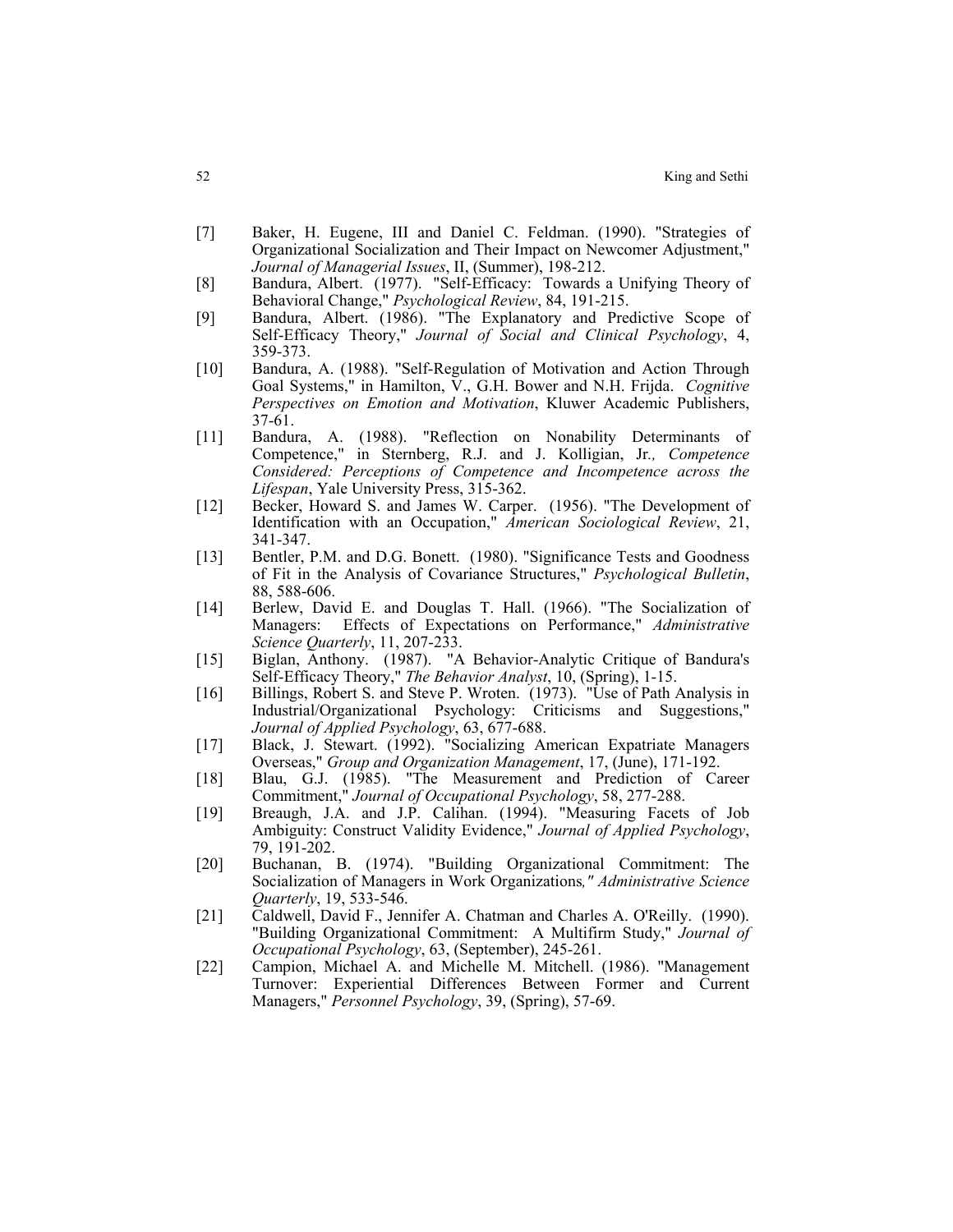- [23] Cherniss, Cary. (1991). "Career Commitment in Human Service Professionals: A Biographical Study," *Human Relations*, 44, (May), 419-437.
- [24] Chonko, Lawrence B. (1986). "Organizational Commitment in the Sales Force," *Journal of Personal Selling & Sales Management*, 6, (November), 19-27.
- [25] Comer, Debra R. (1989). "Peers as Providers," *Personnel Administrator*, 34, (May), 84-86.
- [26] Cooley, Charles H. (1964). *Human Nature and Social Order*, Schocken Books.
- [27] Craft, Diane H. and Patricia I. Hogan. (1985). "Development of Self-Concept and Self-Efficacy: Considerations for Mainstreaming," *Adapted Physical Activity Quarterly*, 2, (October), 320-327.
- [28] David, K.H. (1971). "Culture Shock and the Development of Self-Awareness," *Journal of Contemporary Psychotherapy*, 4, 44-48.
- [29] Davies, F.W. and B.T. Yates. (1982). "Self-Efficacy Expectancies Versus Outcome Expectancies as Determinants of Performance Deficits and Depressive Affect," *Cognitive Therapy and Research*, 6, 23-35.
- [30] DeCotiis, T.A. and T.P. Summers. (1987). "A Path Analysis of a Model of the Antecedents and Consequences of Organizational Commitment," *Human Relations*, 40, 445-470.
- [31] Dilorio, Colleen. (1992). "Self-Efficacy and Social Support in Self-Management of Epilepsy," *Western Journal of Nursing Research*, 14, (June), 292-303.
- [32] Dipboye, Robert L., Walter H. Zultowski, H. Dudley Dewhirst and Richard D. Arvey. (1978). "Self-Esteem as a Moderator of the Relationship Between Scientific Interests and the Job Satisfaction of Physicists and Engineers," *Journal of Applied Psychology*, 63, 289-294.
- [33] Dubinsky, Alan J., Roy D. Howell, Thomas N. Ingram and Danny N. Bellenger. (1986). "Salesforce Socialization," *Journal of Marketing*, 50, (October), 192-207.
- [34] Earley, P. Christopher and Terri R. Lituchy. (1991). "Delineating Goal and Efficacy Effects," *Journal of Applied Psychology*, 76, (February), 81-98.
- [35] Eden, D. (1988). "Pygmalion, Goal Setting, and Expectancy: Compatible Ways to Boost Productivity," *Academy of Management Review*, 13, 639-652.
- [36] Eden, Dov and Joseph Kinnar. (1991). "Modeling Galatea*," Journal of Applied Psychology*, 76, (December), 770-780.
- [37] Eisenhardt, K.M. and L.J. Bourgeois. (1988). "Politics of Strategic Decision Making in High-Velocity Environments: Toward a Midrange Theory," *Academy of Management Journal*, 31, (December), 737-770.
- [38] Elkin, F. (1960). *The Child and Society: The Processes of Socialization*, Random House.
- [39] Feltz, D.L. (1982). "Path Analysis of the Causal Elements in Bandura's Theory of Self-Efficacy and an Anxiety-Based Model of Avoidance Behavior," *Journal of Personality and Social Psychology*, 42, 764-781.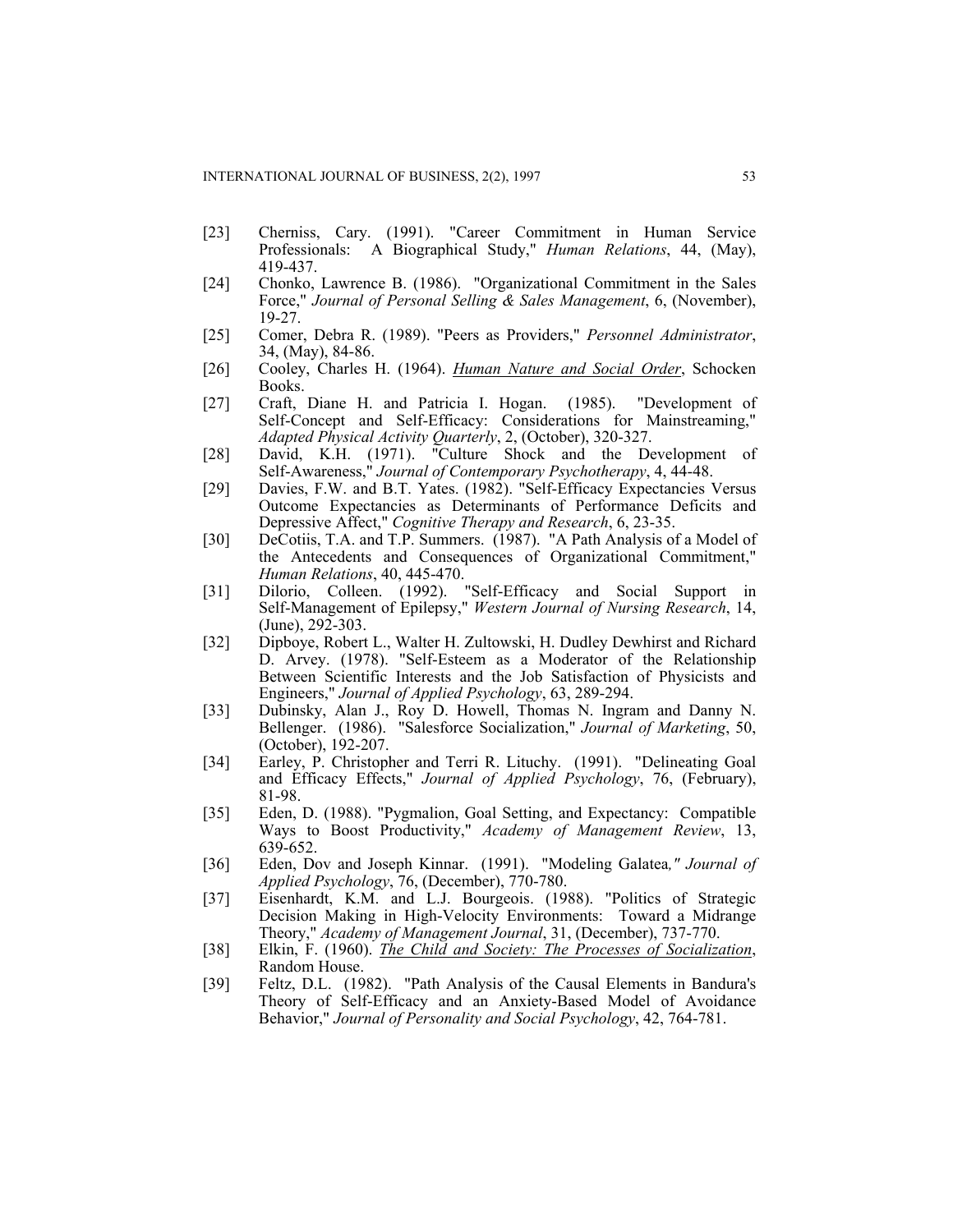- [40] Fogarty, Timothy J. (1992). "Organizational Socialization in Accounting Firms: A Theoretical Framework and Agenda for Future Research," *Accounting, Organizations and Society*, 17, 129-149.
- [41] Fullagar, Clive and Julian Barling. (1989). "A Longitudinal Test of a Model of the Antecedents and Consequences of Union Loyalty*," Journal of Applied Psychology*, 74, (April), 213-227.
- [42] Garland, H. (1985). "A Cognitive Mediation Theory of Task Goals and Human Performance," *Motivation and Emotion*, 9, 345-367.
- [43] Gecas, Viktor. (1989). "The Social Psychology of Self-Efficacy," *Annual Review of Sociology*, 15, 291-316.
- [44] George, R. Thomas. (1986). "First Impressions: How They Affect Long-Term Performance," *Supervisory Management*, 31, (March), 2-8.
- [45] Gist, Marilyn E. (1987). "Self-Efficacy: Implications for Organizational Behavior and Human Resource Management*," Academy of Management Review*, 12, 472-485.
- [46] Gist, Marilyn E., Cynthia Kay Stevens and Anna G. Bavetta. (1991). "Effects of Self-Efficacy and Post-Training Intervention on the Acquisition and Maintenance of Complex Interpersonal Skills," *Personnel Psychology*, 44, (Winter), 837-861.
- [47] Gist, Marilyn E. and Terence R. Mitchell. (1992). "Self-Efficacy: A Theoretical Analysis of Its Determinants and Malleability*," Academy of Management Review*, 17, (April), 183-211.
- [48] Glisson, C. and M. Durick. (1988). "Predictors of Job Satisfaction and Organizational Commitment in Human Service Organizatons," *Administrative Science Quarterly*, 33, 61-81.
- [49] Goffman, Erving. (1956). The Presentation of Self in Everyday Life, Doubleday & Company.
- [50] Hackman, J.R. and G.R. Oldham. (1975). "Development of the Job Diagnostic Survey," *Journal of Applied Psychology*, 60, (April), 159-170.
- [51] Hall, D.T. (1971). "A Theoretical Model of Career Subidentity Development," *Organizational Behavior and Human Perfor*mance, 6, 50-76.
- [52] Hall, D.T. and B. Schneider. (1972). "Correlates of Organizational Identification as a Function of Career Pattern and Organizational Type," *Administrative Science Quarterly*, 17, 340-350.
- [53] Harman, H.H. (1976). Modern Factor Analysis, University of Chicago Press.
- [54] Harris, Michael M. and Amy Bladen. (1994). "Wording Effects in the Measurement of Role Conflict and Role Ambiguity: A Multitrait-Multimethod Analysis," *Journal of Management*, 20, 887-901.
- [55] Higgins, Lexis F. (1992). "The Role of Emotions in Employee Creativity," *Journal of Creative Behavior*, 26, 119-129.
- [56] Hoffman, K. Douglas and Thomas N. Ingram. (1991). "Creating Customer-Oriented Employees," *Journal of Health Care Marketing*, 11, (June), 24-32.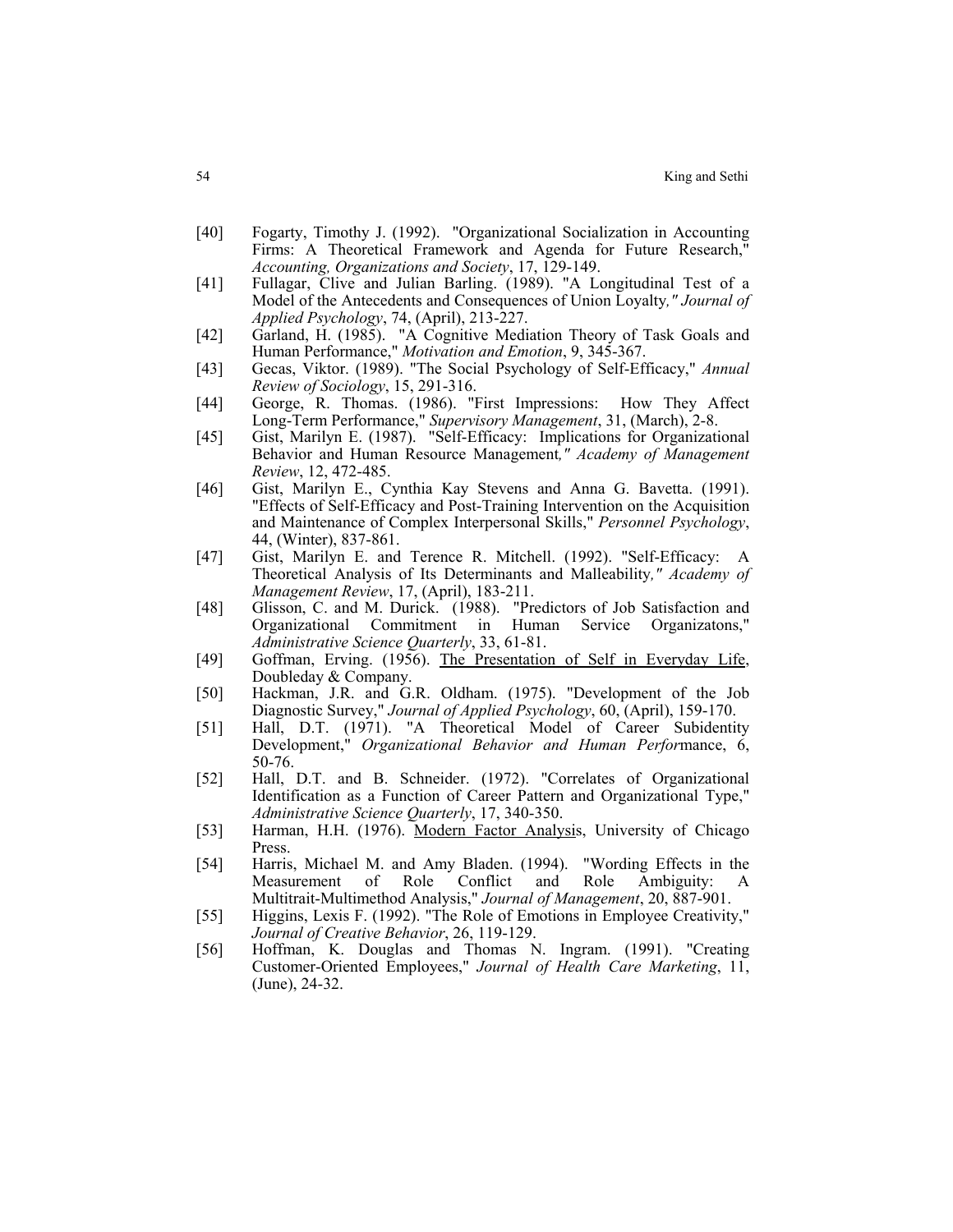- [57] Hrebiniak, L.G. and J.A. Alutto. (1972). "Personal and Role-Related Factors in the Development of Organizational Commitment," *Administrative Science Quarterly*, 17, 555-573.
- [58] Hughes, E.C. (1958). Men and Their Work, Free Press.<br>[59] Jackson, S.E. and R.S. Schuler. (1985). "A Meta-Anal
- Jackson, S.E. and R.S. Schuler. (1985). "A Meta-Analysis and Conceptual Critique of Research on Role Ambiguity and Role Conflict in Work Settings*," Organizational Behavior and Human Decision Processes*, 37, 16-78.
- [60] Jamal, M. (1984). "Job Stress and Job Performance Controversy: An Empirical Assessment," *Organizational Behavior and Human Performance*, 33, 1-21.
- [61] Jones, G. (1986). "Socialization Tactics, Self-Efficacy, and Newcomers' Adjustment to Organizations," *Academy of Management Journal*, 29, 262-279.
- [62] Kahn, R.L., D.M. Wolfe, R.P. Quinn, J.D. Snock and R.A. Rosenthal. (1964). *Organizational Stress: Studies in Role Conflict and Ambiguity*, Wiley.
- [63] Kerr, Norbert L. (1989). "Illusions of Efficacy: The Effects of Group Size on Perceived Efficacy in Social Dilemmas*," Journal of Experimental Social Psychology*, 25, (July), 287-313.
- [64] Kren, Leslie. (1992). "The Moderating Effects of Locus of Control on Performance Incentives and Participation," *Human Relations*, 45, (September), 991-1012.
- [65] Lee, C. 1983). "Self-Efficacy and Behaviour as Predictors of Subsequent Behaviour in an Assertiveness Training Program," *Behaviour Research and Therapy*, 21, 225-232.
- [66] Lee, C. (1984). "Accuracy of Efficacy and Outcome Expectations in Predicting Performance in a Simulated Assertiveness Task," *Cognitive Therapy and Research*, 8, 37-48.
- [67] Lee, Raymond and William K. Graham. (1986). "Self-Actualization Need Strength: Moderator of Relationships Between Job Characteristics and Job Outcomes," *Journal of Employment Counseling*, (March), 38-47.
- [68] Lee, Thomas W., Susan J. Ashford, James P. Walsh and Richard T. Mowday. (1992). "Commitment Propensity, Organizational Commitment, and Voluntary Turnover: A Longitudinal Study of Organizational Entry Processes," *Journal of Management*, 18, 15-32.
- [69] Lent, Robert W., Steven D. Brown and Kevin C. Larkin. (1987). "Comparison of Three Theoretically Derived Variables in Predicting Career and Academic Behavior: Self-Efficacy, Interest Congruence, and Consequence Thinking," *Journal of Counseling Psychology*, 34, (July), 293-298.
- [70] Lewin, K. (1936). *Principles of Topological Psychology*, McGraw-Hill.
- [71] Locke, E.A. and G.P. Latham. (1990). *A Theory of Goal Setting and Task Performance*, Prentice Hall.
- [72] London, Manuel. (1987). "Employee Development Policies and Practices and the Role of the Personnel Psychologist*," Journal of Managerial Psychology*, 2, iv-vii.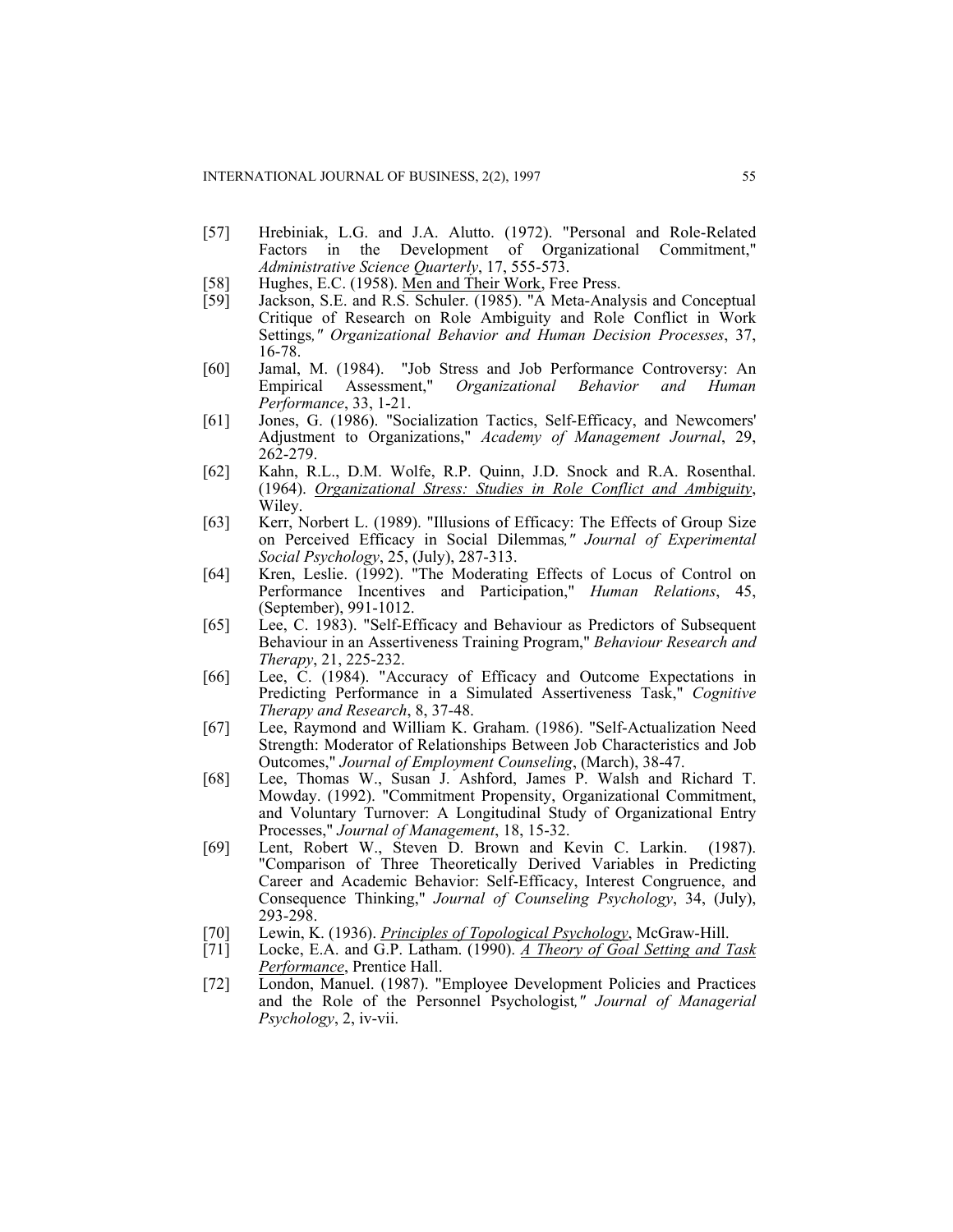- [73] Longo, Daniele A. (1992). "Social Cognitive Variables in the Prediction of Client Motivation and Attrition," *Journal of Counseling Psychology*, 39, (October), 447-452.
- [74] Lorence, Jon. (1987). "Age Differences in Work Involvement: Analysis of Three Explanations," *Work & Occupations*, 14, (November), 533-557.
- [75] Louis, M.R. (1980). "Surprise and Sense-Making: What Newcomers Experience in Entering Unfamiliar Organizational Settings," *Administrative Science Quarterly*, 25, 226-251.
- [76] Louis, M.R., B.Z. Posner and G.N. Powell. (1983). "The Availability and Helpfulness of Socialization Practices," *Personnel Psychology*, 36, (Winter), 857-860.
- [77] Luthans, Fred, Donald Baack and Lew Taylor. (1987). "Organizational Commitment: Analysis of Antecedents," *Human Relations*, 40, (April), 219-235.
- [78] Maddux, James E. and Melinda A. Stanley. (1986). "Self-Efficacy Theory in Contemporary Psychology: An Overview*," Journal of Social and Clinical Psychology,* 4, 249-255.
- [79] Major, Debra A., Steve W.J. Kozlowski, Georgia T. Chao and Philip D. Gardner. (1995). "A Longitudinal Investigation of Newcomer Expectations, Early Socialization Outcomes, and the Moderating Effects of Role Development Factors," *Journal of Applied Psychology*, 80, 418-431.
- [80] March, J. and H. Simon. (1958). *Organizations*, Wiley.
- [81] Mead, George M. (1934). *Mind, Self and Society*, University of Chicago Press.
- [82] Meyer, J.P. and N.J. Allen. (1988). "Links Between Work Experiences and Organizational Commitment During the First Year of Employment: A Longitudinal Analysis," *Journal of Occupational Psyc*hology, 61, 195-209.
- [83] Miller, Vernon D. and F.M. Jablin. (1991). "Information Seeking During Organizational Entry: Influences, Tactics and a Model of the Firm," *Academy of Management Review*, 16, 92-120.
- [84] Mitchell, Lynda K., Martin G. Brodwin and Robert B. Benoit. (1990). "Strengthening the Workers' Compensation System by Increasing Client Efficacy," *Journal of Applied Rehabilitation Counseling*, 21, (Winter), 22-26.
- [85] Mitchell, V.-W. (1992). "Organizational Homoeostasis," *Management Decision*, 30, 3-7.
- [86] Morris, James H. and J.K. Koch. (1979). "Impacts of Role Perceptions on Organizational Commitment, Job Involvement, and Psychosomatic Illness Among Three Vocational Groupings," *Journal of Vocational Behavior*, 88-101.
- [87] Morris, James H. and J. Daniel Sherman. (1981). "Generalizability of an Organizational Commitment Model," *Academy of Management Journal*, 24, 512-526.
- [88] Mottaz, Clifford J. (1988). "Determinants of Organizational Commitment," *Human Relations*, 41, (June), 467-482.
- [89] Munroe, D.J. (1988). "Commitment of Part-Time Nursing Personnel: A Challenge," *Nursing Management*, 19, (December), 59-61.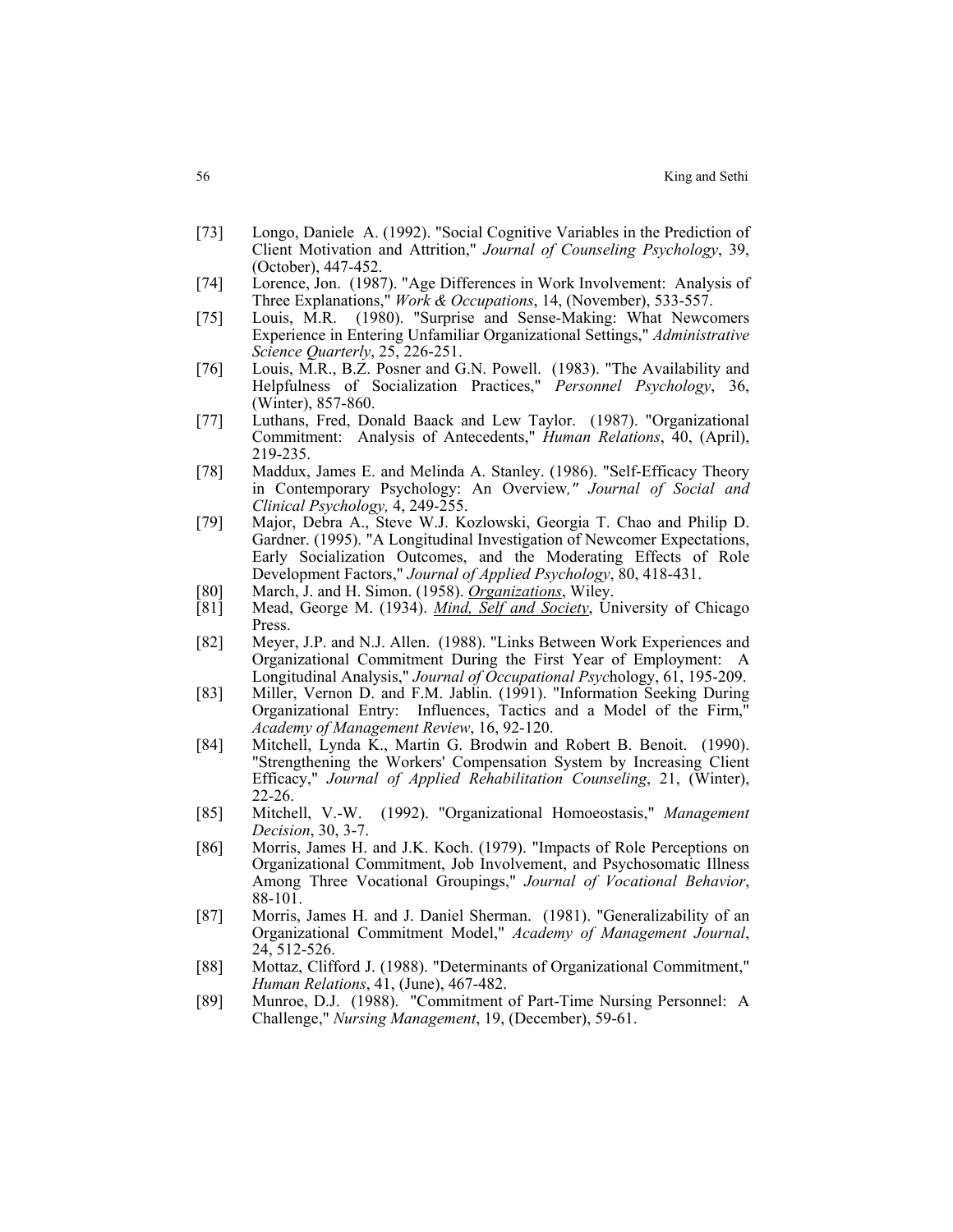- [90] Myerson, Paul and Robert D. Hamilton, III. (1986). "Matching Corporate Culture and Technology," *Advanced Management Jo*urnal, 51, (Winter), 8-13.
- [91] Nevill, Dorothy D. and Debra I. Schlecker. (1988). "The Relation of Self-Efficacy and Assertiveness to Willingness to Engage in Traditional/Nontraditional Career Activities*," Psychology of Women Quarterly*, 12, (March), 91-98.
- [92] Nonaka, Ikujiro and Martin Kenney. (1991). "Towards a New Theory of Innovation Management*," Journal of Engineering and Technology Management*, 8, (June), 67-83.
- [93] Nota, Bruna. (1988). "The Socialization Process at High-Commitment Organizations," *Personnel*, 65, (August), 20-23.
- [94] O'Leary, A. (1985). "Self-Efficacy and Health," *Behavior Research and Therapy*, 23, 437-451.
- [95] O'Reilly, C.A., III and Sylvia Flatt. (1989). *Executive Team Demography, Organizational Innovation, and Firm Performance*, University of California.
- [96] Oberg, K. (1966). "Cultural Shock: Adjustment of New Cultural Environments," *Practical Anthropology*, 7, 177-182.
- [97] Oliver, Nick. (1990). "Work Rewards, Work Values, and Organizational Commitment in an Employee-Owned Firm: Evidence from the U.K.," *Human Relations*, 43, (June), 513-526.
- [98] Olk, Mary E. (1992). "Trainees' Experiences of Role Conflict and Role Ambiguity in Supervisory Relationships*," Journal of Counseling Psychology*, 39, 389-397.
- [99] Peiro, J.M. (1992). "The Disenchantment of Professionals in a New, Implemented Model of Primary Health Care in Spain: A Structural Equations Model," *Work and Stress*, 6, (Jul-Sep).
- [100] Petrick, Annette E. (1991). "Orient Your Staff*," Association Management*, 43, (February), 41-45.
- [101] Pfeffer, J. and W.L. Moore. (1980). "Average Tenure of Academic Department Heads: The Effects of Paradigm, Size and Departmental Demography," *Administrative Science Quarterly*, 25, 387-406.
- [102] Pfeffer, J. (1983). "Organizational Demography," in Cummings, L.L and B.M. Staw. *Research in Organizational Behavior*, JAI Press, 299-357.
- [103] Pfeffer, J. (1985). "Organizational Demography: Implications for Management," *California Management Review*, 28, (Fall), 67-81.
- [104] Pfeffer, J. and C.A. O'Reilly, III. (1987). "Hospital Demography and Turnover Among Nurses," *Industrial Relations*, 26, (Spring), 158-173.
- [105] Piaget, Jean. (1932). *The Moral Judgement of the Child*, Kegan Paul.
- [106] Podsakoff, P.M. and D.W. Organ. (1986). "Self-Reports in Organizational Research: Problems and Prospects*," Journal of Management,* 12, 531-544.
- [107] Porter, L., R.M. Steers, R.T. Mowday and P.V. Boulian. (1974). "Organizational Commitment, Job Satisfaction, and Turnover Amongst Psychiatric Technicians," *Journal of Applied Psycholog*y, 59, 603-609.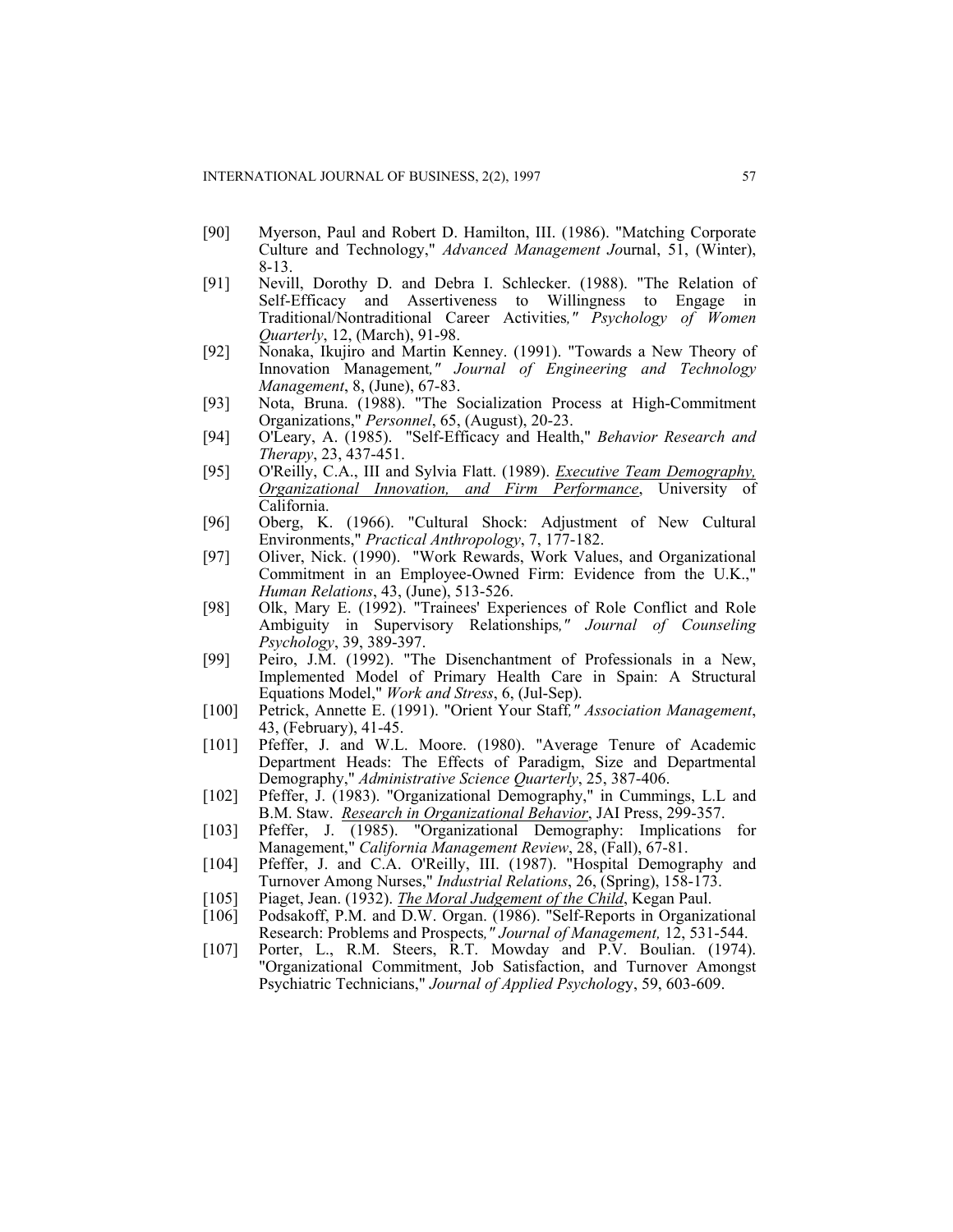- [108] Poupart, Robert and Brian Hobbs. (1989). "Changing the Corporate Culture to Ensure Success: A Practical Guide," *National Productivity Review*, 8, (Summer), 223-238.
- [109] Prins, Marilynn M. (1992). "Patient Advocacy," *Nursing Management*, 23, (July), 78-80.
- [110] Raelin, Joseph A. (1991). *The Clash of Cultures: Managers Managing Professionals*, Harvard Business School Press.
- [111] Rizzo, J.R., R.J. House and S.I. Lirtzman. (1970). "Role Conflict and Ambiguity in Complex Organizations*," Administrative Science Quarterly*, 15, 150-163.
- [112] Robbins, Rosemary A. (1992). "Death Competency: A Study of Hospice Volunteers," *Death Studies*, 16, (November-December), 557-569.
- [113] Romzek, Barbara S.. (1990). "Employee Investment and Commitment: The Ties That Bind," *Public Administration Review*, 50, (May/June), 374-382.
- [114] Ryle, Gilbert. (1949). *The Concept of Mind*, Hutchinson's University Library.
- [115] Sager, Jeffrey K. and Mark W. Johnston. (1989). "Antecedents and Outcomes of Organizational Commitment: A Study of Salespeople," *Journal of Personal Selling & Sales Management*, 9, (Spring), 30-41.
- [116] Sager, Jeffrey K. (1990). "How to Retain Salespeople*," Industrial Marketing Management*, 19, (May), 155-166.
- [117] Saks, Alan M. (1995). "Longitudinal Field Investigation of the Moderating and Mediating Effects of Self-Efficacy on the Relationship Between Training and Newcomer Adjustment*," Journal of Applied Psychology*, 80, 211-225.
- [118] Savery, Lawson K. (1989). "The Influence of Job Factors on Employee Satisfaction," *Journal of Managerial Psychology*, 4, 27-31.
- [119] Sawyer, John E. (1992). "Goal and Process Clarity," *Journal of Applied Psychology*, 77, (April), 130-142.
- [120] Schein, Edgar H. (1968). "Organizational Socialization and the Profession of Management," *Industrial Management Rev*iew, 2, 59-77.
- [121] Schiaffino, Kathleen M. (1992). "The Role of Perceived Self-Efficacy, Perceived Control, and Causal Attributions in Adaptation to Rheumatoid Arthritis: Distinguishing Mediator from Moderator Effects," *Personality and Social Psychology Bulletin*, 18, (December), 709-718.
- [122] Schneider, B. (1987). "The People Make the Place," *Personnel Psychology*, 40, 437-453.
- [123] Schunk, D.H. (1984). "Self-Efficacy Perspective on Achievement Behavior," *Educational Psychologist*, 19, 48-58.
- [124] Schunk, D.H. (1985). "Self-Efficacy and Classroom Learning," *Psychology in the Schools*, 22, 208-223.
- [125] Schunk, Dale H. (1986). "Vicarious Influences on Self-Efficacy for Cognitive Skill Learning," *Journal of Social and Clinical Psychology*, 4, 316-327.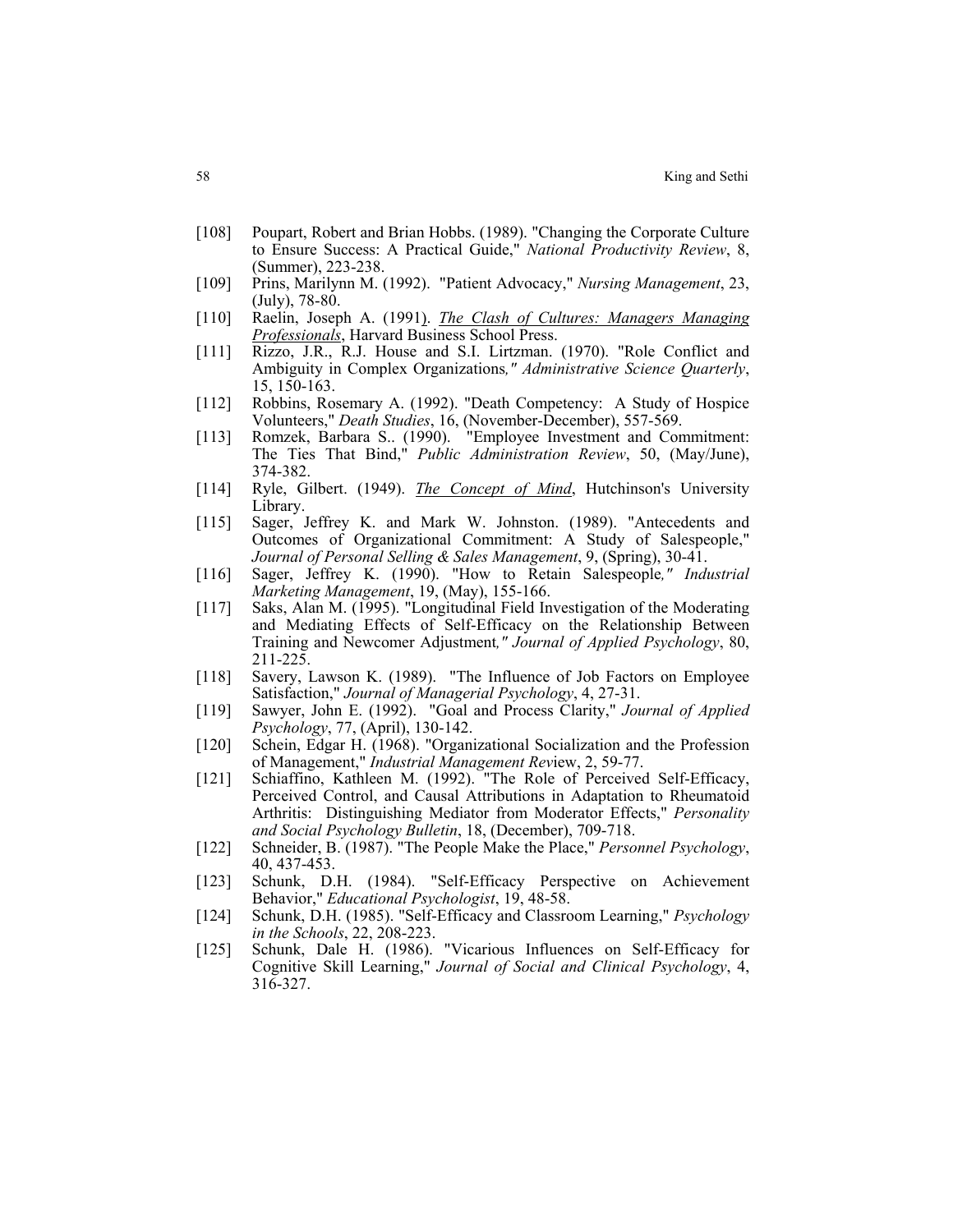- [126] Sherman, J. Daniel, Howard L. Smith and Edward R. Mansfield. (1986). "The Impact of Emergent Network Structure on Organizational Socialization," *Journal of Applied Behavioral Science*, 22, 53-63.
- [127] Sherwood, Frank P. (1992). "Comprehensive Government Reform in New Zealand," *Public Mana*ger, 21, (Spring), 20-24.
- [128] Shetty, Y.K. (1989). "The Human Side of Product Quality," *National Productivity Review*, 8, (Spring), 175-182.
- [129] Shriver, Debra Ann. (1992). "Creating a Culture of Excellence in Home Care," *Nursing Management*, 23, (April), 34-35.
- [130] Sims, Ronald M. (1983). "Kolb's Experiential Learning Theory: A Framework for Assessing Person-Job Interaction," *Academy of Management Review*, 8, 501-508.
- [131] Smith, C.S., J. Tisak, and R.A. Schmieder. (1993). "The Measurement Properties of the Role Conflict and Role Ambiguity Scales: A Review and Extension of the Empirical Research*," Journal of Organizational Behavior*, 14, 37-48.
- [132] Soeters, Joseph L. (1986). "Excellent Companies as Social Movements," *Journal of Management Studies,* 23, (May), 299-312.
- [133] Starbuck, W.H. (1983). "Organizations as Action Generators," *American Sociological Review*, 48, 91-102.
- [134] Steers, Richard M.. (1977). "Antecedents and Outcomes of Organizational Commitment," *Administrative Science Quart*erly, 22, (March), 46-56.
- [135] Tannenbaum, Scott I., John E. Mathieu, Eduardo Salas, and J.A. Cannon-Bowers. (1991). "Meeting Trainees' Expectations*," Journal of Applied Psychology*, 76, (December), 759-769.
- [136] Templer, Andrew J. and Robert H. Schwartz. (1988). "Using Democratic Similarity in Human Resources Planning to Build a Committed Workforce," *International Journal of Manpower*, 9, 3-7.
- [137] Terborg, J. (1981). "Interactional Psychology and Research on Human Behavior in Organizations," *Academy of Management Review*, 6, 569-576.
- [138] Tetrick, Lois E. and James M. LaRocco. (1987). "Understanding, Prediction, and Control as Moderators of the Relationships Between Perceived Stress, Satisfaction, and Psychological Well-Being," *Journal of Applied Psychology*, 72, (November), 538-543.
- [139] Thijssen, Jo. (1992). "A Model for Adult Training in Flexible Organizations," *Journal of European Industrial Training*, 16, 5-15.
- [140] Thomas, James B., Shawn M. Clark and Dennis A. Gioia. (1993). "Strategic Sensemaking and Organizational Performance: Linkages Among Scanning, Interpretation, Action, and Outcomes," *Academy of Management Journal*, 36, 239-270.
- [141] Trice, Ashton D. (1991). "Self-Efficacy as a Moderator of the Effects of Failure at a Mathematics Task*," Journal of Social Behavior and Personality*, 6, (September), 597-604.
- [142] Tsui, A. and C.A. O'Reilly, III. (1989). "Beyond Simple Demographic Effects: The Importance of Relational Demography in Superior-Subordinate Dyads," *Academy of Management Journal*, 32, 402-423.